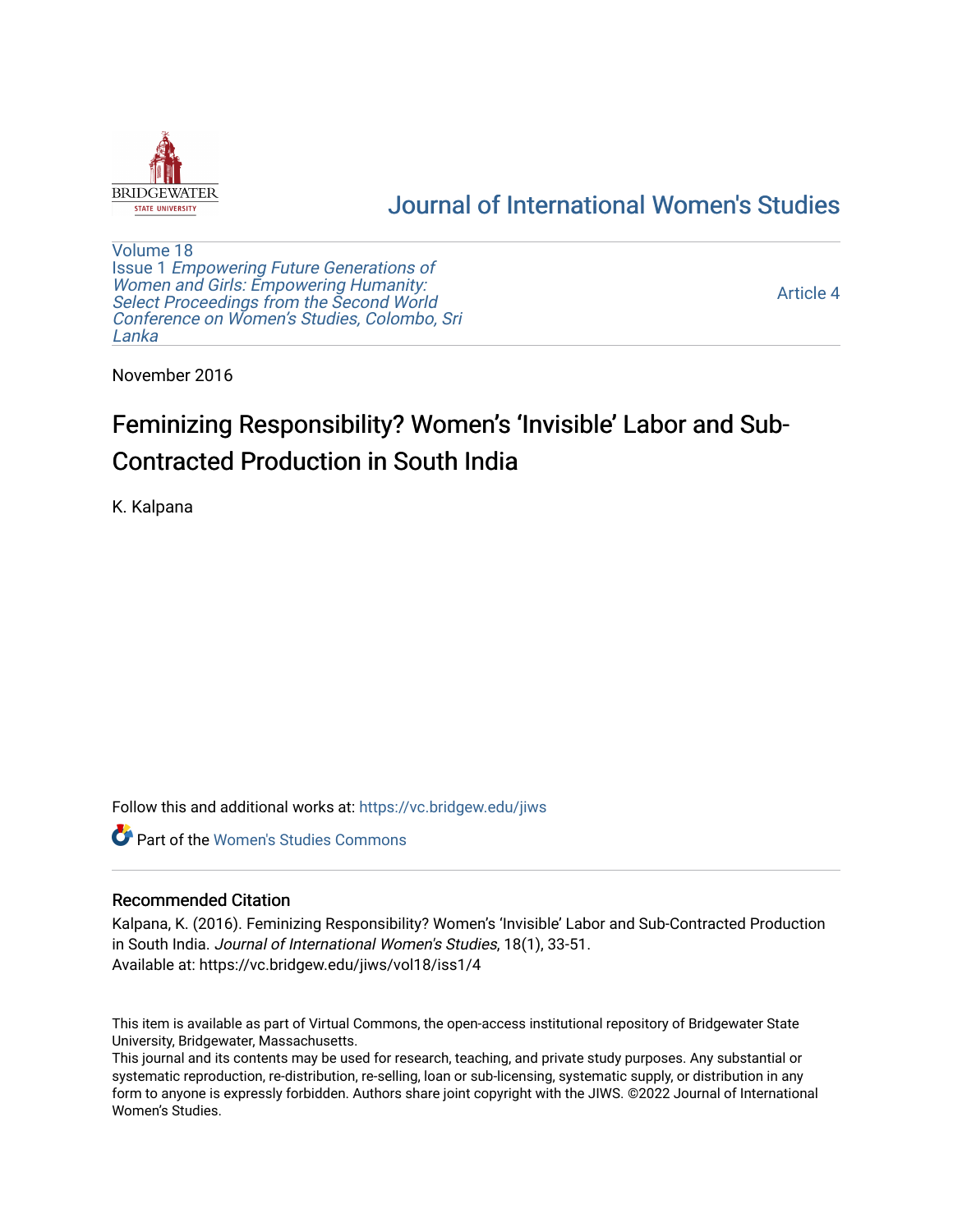#### Kalpana: Feminizing Responsibility

This journal and its contents may be used for research, teaching and private study purposes. Any substantial or systematic reproduction, re-distribution, re-selling, loan or sub-licensing, systematic supply or distribution in any form to anyone is expressly forbidden. ©2016 Journal of International Women's Studies.

## **Feminizing Responsibility? Women's 'Invisible' Labor and Sub-Contracted Production in South India**

By K. Kalpana $<sup>1</sup>$ </sup>

#### **Abstract**

Since the 1980s and 1990s, there has been growing global recognition and endorsement of women as economic actors whose income-earning activities contribute to the survival and livelihood security of impoverished households and communities in many parts of the developing world. Women's economic contribution is considered particularly valuable when population groups living below the income-poverty line have struggled to cope with the adverse social effects of neo-liberal economic reforms. Given this backdrop, the aim of this study is to examine closely women's experience of laboring in the lower end of the informal labor sector, their workspace negotiations and conditions of labor, and to assess the significance of women's work to the survival and well-being of their households. The paper focuses on a case study of home and neighbourhoodbased food production units in order to show how women's labor in these units is shaped by the intersecting dynamics of household patriarchies on the one hand and the profit maximizing ends of private capital, on the other. Primary data was gathered through interviews and focus group discussions with women workers and owners of these units located in the working class and industrial belt of North Chennai, Tamil Nadu. The paper argues that there has been an excessive responsibilizing of the women who work long hours in unregulated workspaces and feed and care for their families, often in the face of male disengagement from supporting the household. While aid agencies and national governments valorize women for their efficiency in 'managing' household poverty and sustaining fragile livelihoods with skill and ingenuity, this study foregrounds the gender-unjust implications of vesting poor women with the prime responsibility for alleviating global poverty.

*Keywords***:** Poverty, Women's Labor, Sub-contracting, Social Reproduction

## **Introduction**

l

Since the last two decades of the  $20<sup>th</sup>$  century, there has been a growing global recognition of women as economic actors, who make a vital contribution to the survival of low-income households and communities. International aid agencies and national governments have promoted women's income-earning and market-oriented activities, so that they might more effectively assist their families in coping with economic stress and livelihood crises. The validation of women's role as family providers has accompanied the re-assertion of poverty-related concerns in the late 1980s and the 1990s (Razavi 1997). These concerns were triggered by mounting evidence of the adverse social impacts of neo-liberal economic reforms or the Structural Adjustment Programs (SAPs) on the world's poor, in particular on the health and well-being of women and children from

<sup>&</sup>lt;sup>1</sup> K. Kalpana is an Assistant Professor in the Department of Humanities and Social Sciences, IIT Madras. Kalpana's research interests include gender, poverty, women's labor and microcredit. Contact: Indian Institute of Technology (IIT) Madras, Chennai *[kkalpana@iitm.ac.in](mailto:kkalpana@iitm.ac.in) / [mythkalpa@gmail.com](mailto:mythkalpa@gmail.com)*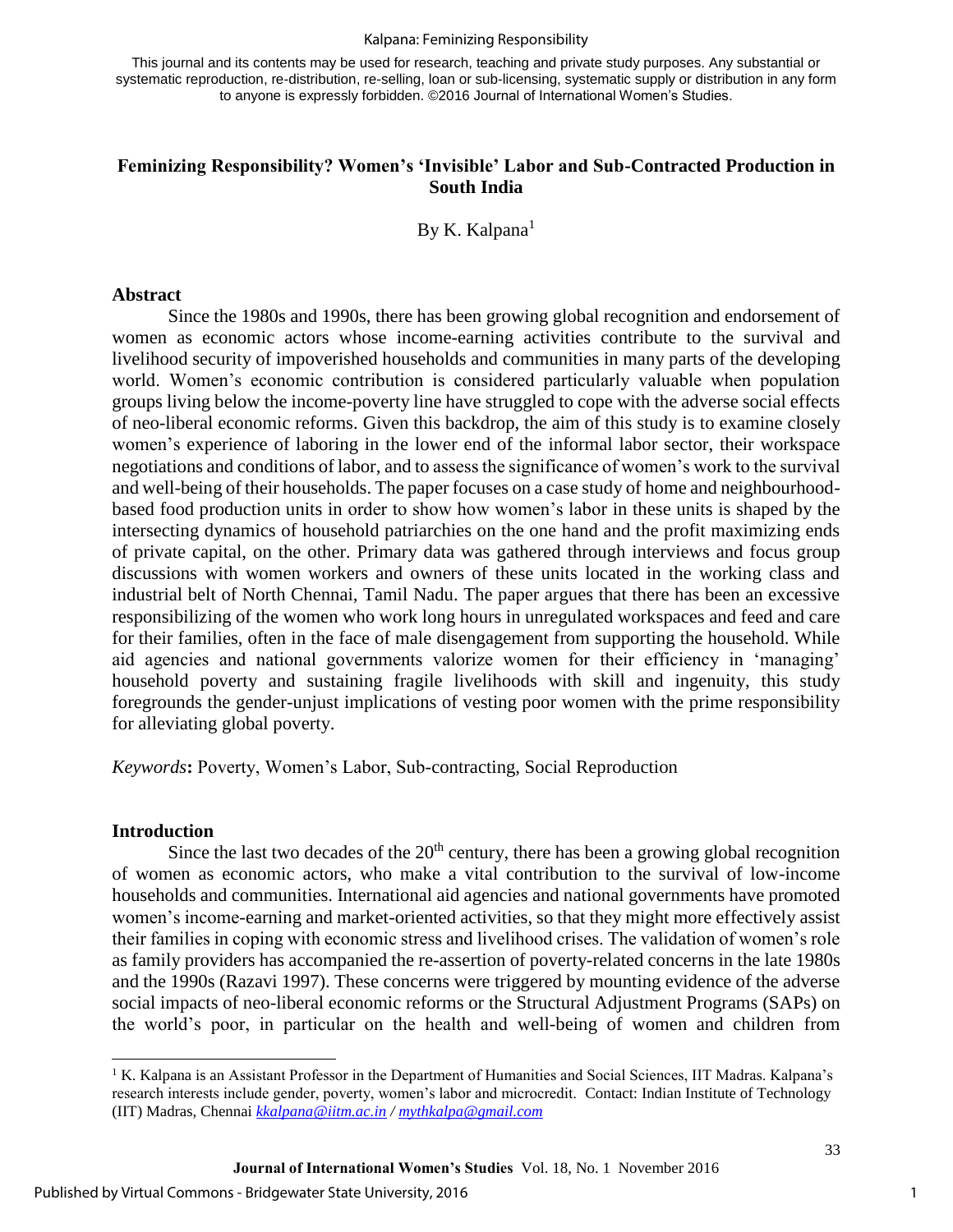marginalized communities – impacts that continue to have mixed, if not adverse, repercussions for women's economic and social rights and entitlements in the 2000s and beyond (Cook and Dong 2011; Cornia, Jolly and Stewart 1987; Elson 2002; Kawewe and Dibie 2000; Razavi 2011; UNRISD 2005; Wamala and Kawachi 2007). Concomitantly, a growing body of research showed that where women had access to independent incomes, they tended to spend more on the essential consumption needs of the household, on food and health care and the welfare of children. Men's earnings, on the other hand, were also directed towards recreational and personal consumption requirements. Dominant development actors, therefore, actively promoted women's incomeearning activities in order to meet the 'anti-poverty' objective of mitigating household distress among very poor population groups in a cost-effective and optimal manner (Razavi 1997). Women's economic contribution came to be regarded as part of the safety nets that sustain households living below the income-poverty line.

Against the backdrop of the international development sector's enthusiastic endorsement of women's market engagement, this paper explores women's experience of laboring in the lower end of the unorganized sector and assesses the significance of women's work to the survival and well-being of their impoverished households in Chennai city, the capital of the South Indian state of Tamil Nadu.<sup>2</sup> The paper draws on an ethnographic study of home and neighborhood-based food production units, informally and yet securely linked to well-established private sector companies that rely on a feminized and 'invisible' work force and sub-contracted production chains as the prime strategies of capital accumulation. The paper aims to show how women's work in these food production units is shaped by the intersecting dynamics of household and community-based patriarchies on the one hand and the profit maximizing ends of private capital, on the other. I discuss women's motivations for engaging in paid work in home vis-à-vis neighborhood units and for choosing to work within neighborhood spaces when other avenues of paid work are not entirely unavailable to them. I discuss the ease with which women are able to enter, exit and re-enter paid work in keeping with life-cycle changes as well as women's workspace negotiations for better working conditions and wage hikes. I seek to gauge women's work burden and to understand its implications in terms of occupational health impacts. I also discuss the centrality of women's earnings to the survival of their families, keeping in mind the different household structures that women belong to.

#### **Women's home-based work, gender relations and capital accumulation**

This paper is primarily concerned with women's work performed within community and neighborhood spaces in the lower rungs of the informal economy. Home-based work or smallscale, labor-intensive activities carried out within the precincts of the home for monetary remuneration, constitutes an important sub-set of the informal sector. No matter how small-scale, under-capitalized and traditional a large number of survival-oriented economic activities in the informal sector might seem, we would do well to keep in mind that the sector rarely operates in isolation from the formal economy. Feminist researchers remind us that even subsistence production for survival, often undertaken by women of working poor households and communities, is not an aberration of the capitalist accumulation process but integral to it and even

 $\overline{a}$ 

<sup>2</sup> This study is part of a research project titled 'Changing Contours of State Welfarism and Emerging Citizenship: A Comparative Study of Tamil Nadu and Kerala'. The project was sponsored by the Indian Council of Social Science Research (ICSSR), New Delhi. I thank Archanaa Seker and D. Manjula for their diligent and enthusiastic assistance with primary data collection.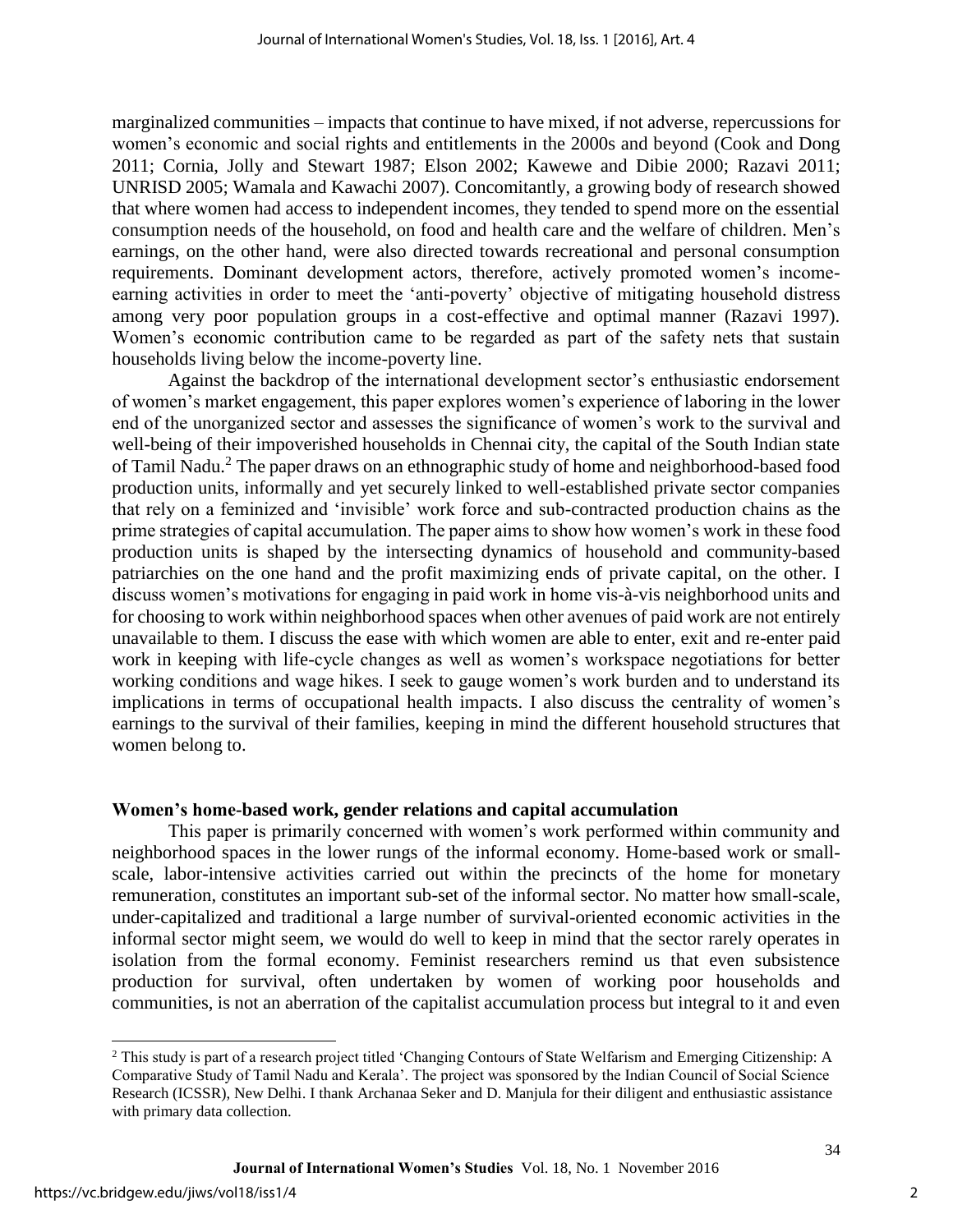necessary for its expansion (Mies 1980, 1981). Likewise, women's (paid and unpaid) productive as well as reproductive labor, performed sometimes as part of cross-border circuits of labour and migration, feeds into the capital accumulation strategies of both private capital interests and national economies in diverse ways (Custers 2012; Mills 2003; Mohanty 2003; Prugl 1999; Sassen 2003; Yeates 2009).

In the present phase of neo-liberal capitalist expansion in India and elsewhere in the world, a growing informalization of labor relations has taken place in consonance with the aggressive pursuit by global capital of cost-cutting competitiveness and of a flexible and cheap labor force, which is subject not to statutory regulations, but to market logic of hire and fire (Ghosh 2002, 2009; Standing 1999). In the emerging labor regimes, home-based production was found to be ideal in many ways, providing the flexibility in production structures that was much desired. Such work could be linked to larger chains of production and capital accumulation through diverse forms of sub-contracting, the 'putting-out' or 'domestic outwork' system, as it is variously known. Home-based workers, and women workers in particular, bearing the social identities of 'housewives' were seen as an optimal labor force by employers who could sub-contract and hire contingent rather than regular workers (Prugl 1996).

While theoretical analyses provide a broad brush stroke picture of how women's homebased work is functional from the point of view of capital accumulation, we need empirically grounded case studies that demonstrate how the relationship between women's low-paid and unprotected labor within community spaces and capital accumulation strategies play out in particular, local contexts. We need also to show how other actors such as trade unions, NGOs and local state actors and policies mediate this relationship, as this paper sets out to do. Re-thinking older frameworks that did not sufficiently engage with the perspectives of women workers themselves, feminist scholars assert that women are never mute spectators or inert beings acted upon by social structural forces, be they household patriarchs or oppressive employers (Pearson 1998). Heeding this, I foreground women's own testimonies of their lives and choices and the context-specific meanings (both positive and negative) they derive from participation in paid work or from being 'working women', even as I show how women's embedding in family and community spaces is central to the profit-accumulating strategies of private capital.

## **Study setting and methodology**

Given the 'invisibility' of women who undertake home-based work for the market, the field study began with a visit to the organizers of a prominent trade union (the Centre for Indian Trade Unions, CITU) $3$  for assistance in identifying pockets of the city wherein women were engaged in home and/or neighborhood-based industries and trades in significant numbers. After repeated visits to these neighborhoods in the working class and industrial belt of North Chennai, we selected for study the tiny production units that make *appalams* or *pappads*<sup>4</sup>. Unlike most of the other trades that were transient and often disappeared from (and re-appeared in) those neighbourhoods, based on market vagaries and the availability and interest of the women workers, appalam making is well established and has a long history in the neighbourhood. It is estimated that about 1500– 2000 workers (mostly female) are currently employed in the appalam industry in North Chennai.

 $\overline{a}$ 

<sup>&</sup>lt;sup>3</sup> A prominent and well-known national trade union in India, the CITU is affiliated with the Communist Party of India (Marxist).

<sup>4</sup> *Appalam, papad* or *papadum* is a thin, crisp, disc-shaped food based on seasoned dough usually made from black gram flour. It is consumed as a snack or an accompaniment to a meal.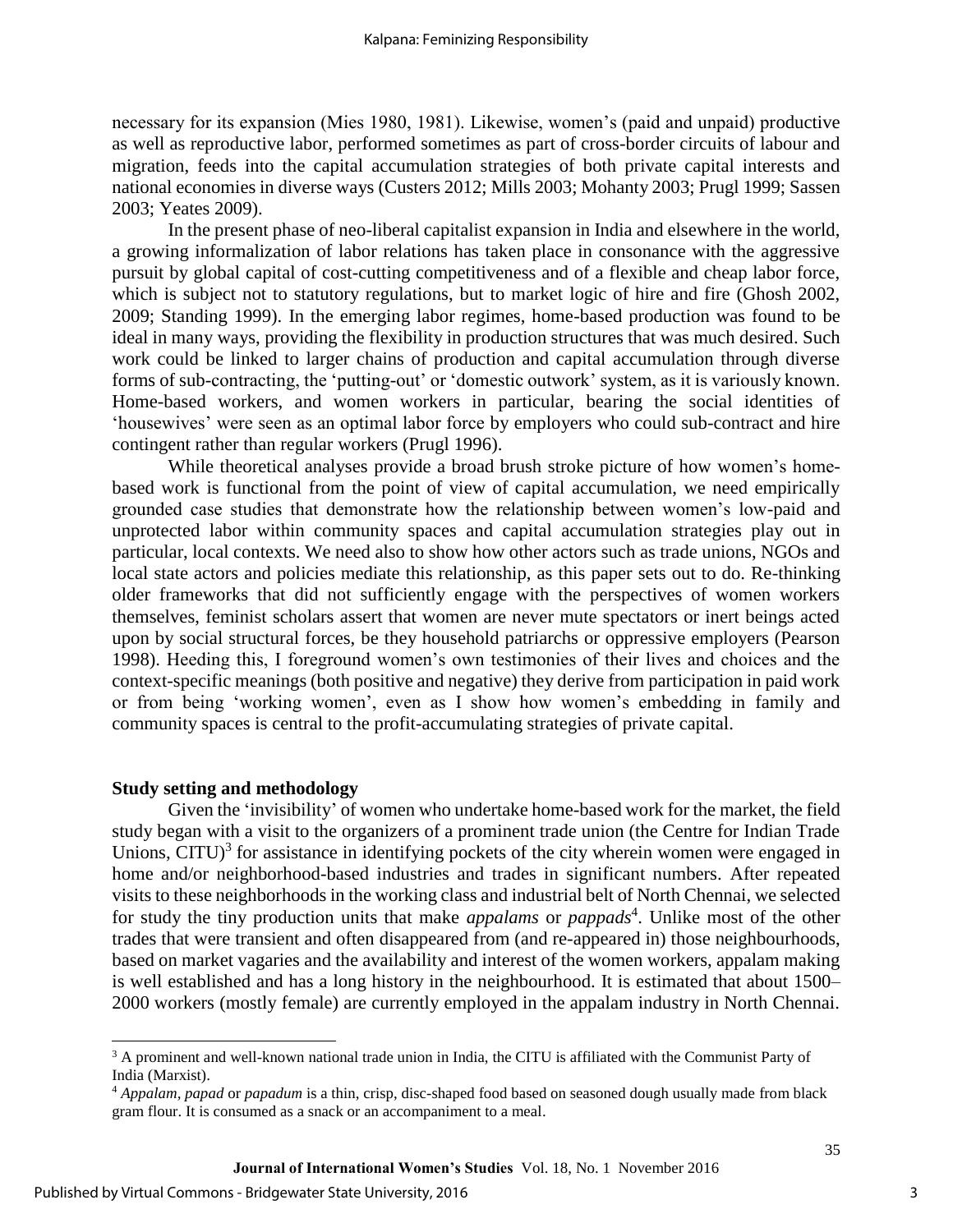In the neighborhood of Otteri, in which this study was conducted, 75 appalam-making units employ on average between 5 and 20 workers per unit.

The primary data collection carried out between January and March 2015 included observation of the appalam-making process in the neighborhood units, structured and in-depth interviews with a total of 60 women workers, focus group discussions (FGDs) conducted with the workers of two units and semi-structured interviews with the owner-manager of a unit and a trade union representative in charge of organizing the women appalam workers. Of the 60 women workers interviewed in Otteri, 51 worked in neighborhood units close to their residence and 9 worked out of their own homes. The women were selected for interview on the basis of the unit owners' willingness to allow the research team access to the units and the women workers' readiness to speak to us. We interviewed the women in their place of work based on their preference in this matter. In doing this, we sought to minimize the demands our interaction would make on their work time and daily routines. The trade union organizers of the CITU facilitated the initial contact between the research team and the unit owners and workers, allaying any fears the women might have regarding the sudden appearance of inquisitive strangers at their workplace.<sup>5</sup>

Our subsequent trust-building efforts with the unit owners and workers were successful, in part, because the three members of the fieldwork team (including me) had worked extensively with grassroots people's organizations earlier. Of the two research assistants on the project, one was a trained social worker and the other a community organizer-cum-NGO activist. I have had longstanding experience as NGO organizer and researcher of women's microcredit groups in the state of Tamil Nadu. Introducing ourselves, we informed the women that we were interested in making visible home-based women workers *as workers* by writing about their work-lives and their experience of laboring in both home and neighborhood workspaces. We added that we would strive to write about their work experience in ways that would inform and sensitize a broad constituency of readers who might include other researchers, activists and individuals working to influence policies. We took care, however, to disabuse the women of the notion that our interaction with them would directly produce any longed-for material change or positive transformation in their lives or livelihoods.

#### **Home-based work in appalam and the entry of women**

In the 1950s, several entrepreneurs from Kerala (the neighboring state of Tamil Nadu) started the appalam business in North Chennai with the help of their extended families and supplied the product to local retail shops. With the rise of branding and marketing over the last few decades, big companies like Bindu, Ambika, Maan Mark and Popular Appalam, who export the product and earn foreign exchange, have established themselves as principal market players. As the market has grown, so has the demand for labor. Making large-sized appalams or the *pandi* appalams is a labor-intensive process and a skill that one acquires through adequate training. Interestingly, the transition from factory production to neighborhood unit and home-based production in North Chennai coincided with the entry of women into the trade. From the 1950s to early 1980s, established big players or trademark companies, as they are called in local parlance, directly owned

 $\overline{a}$ 

4

 $<sup>5</sup>$  This initial contact point was of critical importance as we discovered. We attempted to build a rapport with women</sup> workers who made incense sticks (*agarbattis*) in similar neighborhood-based units in North Chennai, but failed to do so. This was due to the absence of an intermediary organization - NGO or trade union, that might have helped overcome the initial distrust.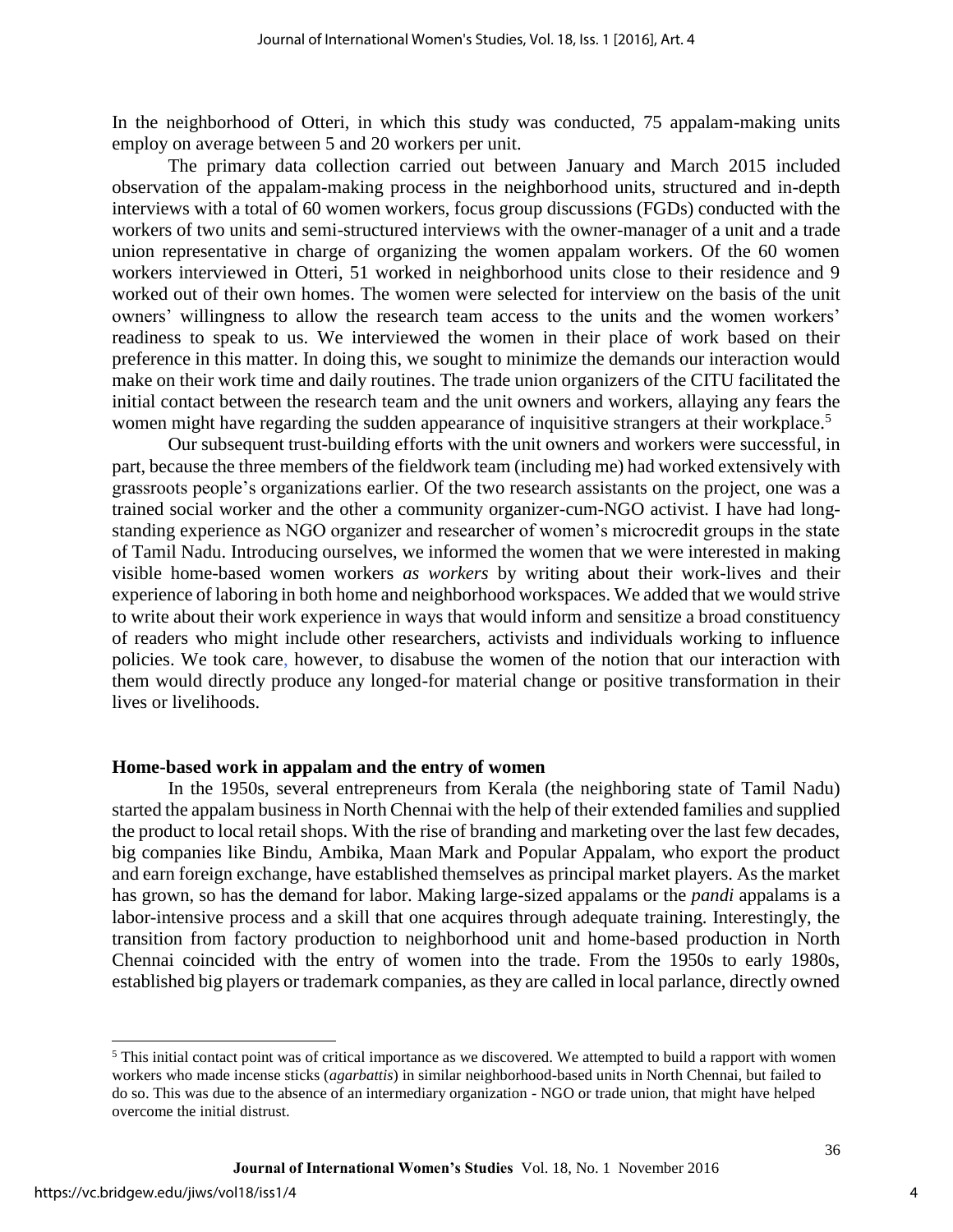and managed production units and employed male workers, who were paid monthly wages. The watershed change took place in 1981, following a trade union-led strike demanding higher wages.

After the strike, the companies decided to switch to piece-rate payment and to employ women workers simultaneously, aiming primarily to avoid labor legislation and payment of minimum wages. From 1981-82, the appalam companies began to put up boards asking for women to apply for jobs and advertising the presence of an appalam unit. Women first entered the trade as 'helpers' who would make the *papdi*, the premature version of the *pandi* appalams. The existing male employees accepted women's presence as subordinate workers (helpers) who earned a much smaller amount making the papdis. As women acquired the skills to make the large-sized pandi appalams, they began to enter the trade in large numbers, responding to the companies' selective recruitment of women workers. The entry of women and the introduction of a piece-rate system of wage payment proceeded in tandem with the exit of men, who sought higher paid employment elsewhere, and the emergence of unit owners, who formed an intermediary level between the company and the worker.

#### **The sub-contracted production chain**

While women now constitute a majority of the appalam workforce, each unit might have one or two male workers who are involved in the stage of kneading the flour, which is seen to require brute physical strength. The distinct types of appalam piece rate workers include those who knead the dough, the *cutters* who cut the dough into small pieces, the *helpers* who flatten the cut pieces into tiny round shapes and the appalam *makers* who enlarge the pieces, mix them with rice flour and dry them. For every 100 appalams made, the payment is Rs.15 and is usually shared between the helper who is paid Rs.3.50 and the appalam maker who is paid Rs.11.50.<sup>6</sup> Women sometimes take along their daughters or younger siblings as their helpers to the unit. If the workers are overwhelmingly women, the unit owners are mostly men or in some cases, a married couple. The unit owner is the person who receives the raw material (sacks of flour) from the appalam company. S/he rents a house (also the owner's living quarters), recruits women from the neighborhood, manages the unit's affairs and oversees production activities. The unit owners also generally work alongside the workers and pay themselves wages on a piece-rate basis.

No more than 15-20% of the appalam work force in Otteri is home-based. The bulk of the women work at neighborhood units. The pervasive presence of neighborhood units, and the reason that appalam making is not solely a home-based activity, has to do with the process of production. The last stage of making the large-sized pandi appalams involves spreading them out to dry and requires physical space, usually an attached terrace. Those who set up and manage an appalam unit must ensure that their homes have the required space and the permission of the house owner, if rented, to run an appalam unit. Home-based women workers, who live in smaller tenements, make the small sized 'chips' appalams that can be dried in their front yards or on smaller terrace spaces. They obtain flour in the morning from the units close to their home and deliver the stipulated number of appalams to the supplier units by the end of the day.While appalam making from home is significantly lower paid than unit work, women who cannot leave their homes even for a few hours are able to find paid work by making chips appalam. We see how the appalam industry has optimally used the neighborhood residential spaces and women's life cycle related constraints in strategic ways to its advantage.

 $\overline{\phantom{0}}$ 

<sup>&</sup>lt;sup>6</sup> Those who knead the dough and those who cut it into small pieces earn Rs.27.50 and Rs.20.50 respectively for every five kilos of dough they work on.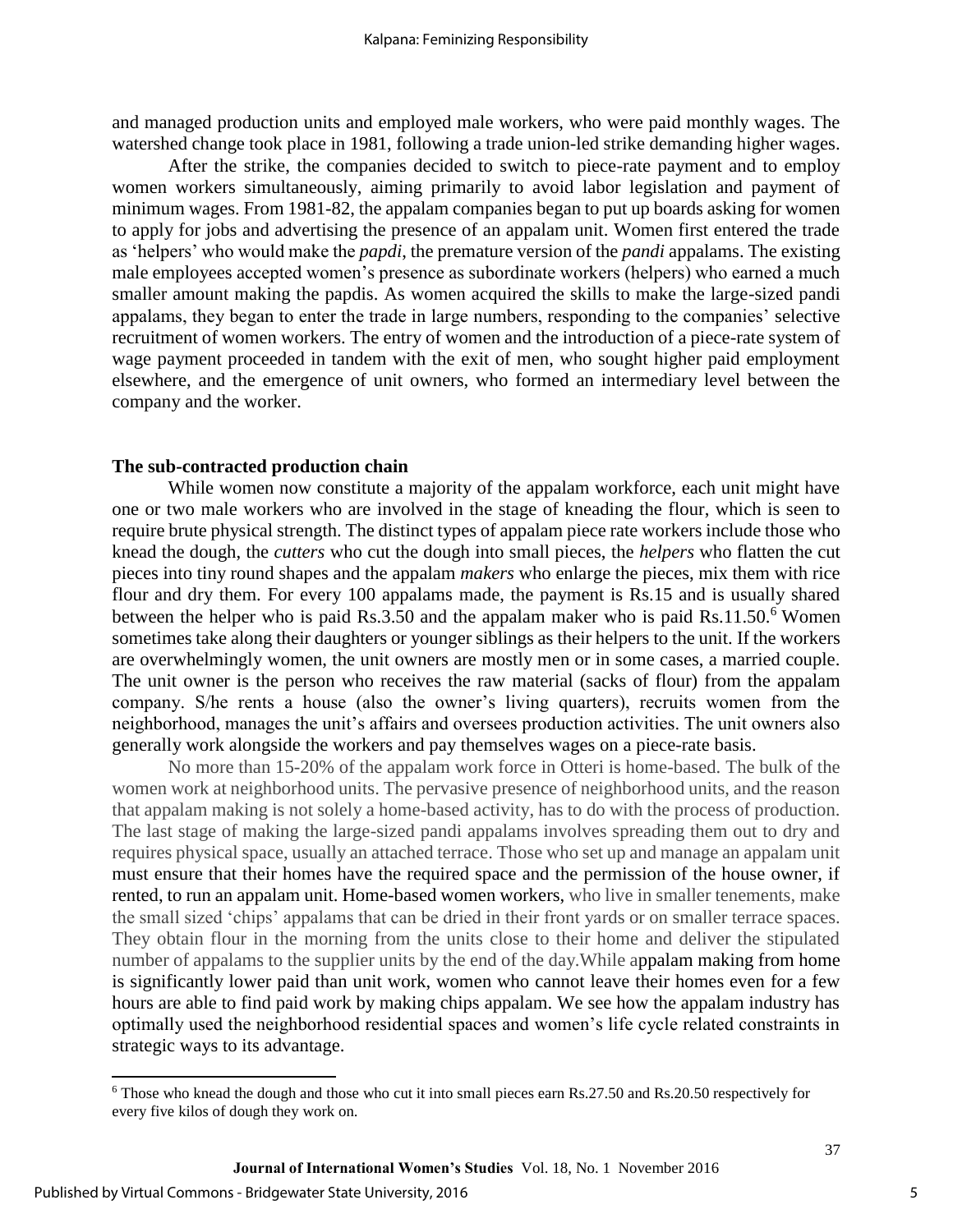#### **Naming the employer: a political battle**

As part of a deliberately cultivated strategy to distance themselves from the workers, the appalam companies insist that each unit owner register the unit as an independent entity legally in his/her name. The company supplies the flour to the unit and establishes a regular relationship with it only after the unit is formally registered. Once the unit is registered, all transactions are conducted in the name of unit's owner. In the year 2013, the Centre of Indian Trade Unions (CITU)-led appalam workers union, filed a case in the labor court asking that the companies be held directly accountable to appalam workers for employee benefits and that they acknowledge their sub-contracted relationship to the units that receive the flour and supply the appalams to them. The companies in turn filed responses, claiming that they are no more than wholesale traders who buy from small traders or the 'real' manufacturers–the unit owners—and that they cannot, therefore, be held responsible for employee benefits. While the case has stagnated in the labor court after a few hearings, the CITU continues to maintain its position (argued in the court) that the supplier of the raw material is the real employer and cannot abdicate responsibility for the welfare of the workers. Currently, the only units that the appalam companies directly own and manage are the go-downs/sheds in which the storing and packaging of the appalams take place. The majority of workers in these units are also women, who unlike the appalam workers in the units, receive Provident Fund (PF) and Employees State Insurance (ESI) benefits that the companies regularly contribute to.

While a union does exist for the owners of the appalam units, it is generally acknowledged that it is a 'dummy' union managed by the appalam companies, with no real power to increase wages or offer benefits to workers. As the secretary of the CITU-led appalam workers union put it, 'We look at all unit owners as workers, even if they think they are above the workers'. When deposing before the labor commission in 2013, the workers union secretary declared before the commissioner that the office bearers of the unit owners union (also present at the meeting) were employees 'like us' and could take no autonomous decisions. All the office bearers present reportedly concurred, knowing that if they protested his statement, they would be in trouble when they returned to their neighborhood (Source: Interview with Union Secretary, 22<sup>nd</sup> May 2016).

#### **Why do women choose appalam work?**

The popularity of appalam-making among women in the Otteri area may be attributed to the familial nature of the neighborhood unit workspace. It was not uncommon for women to be working in units owned by their female kin. Two of the respondents were working in their sisters' units, while one was working in her mother's unit. A unit in which we conducted a focus group discussion (FGD) had 11 workers, seven of whom were sisters. The husband and mother of the unit owner, one of the seven sisters, also worked in the unit. The degree of comfort that women felt was reflected in their choice of attire. 30% of women said they wore nighties to work regularly, while 8.3% alternated between wearing nighties and saris.<sup>7</sup> Here we note that women almost never wear a nightie when they move out of their neighborhood to work. When asked why they had chosen appalam work, almost all respondents cited as the primary factor the advantage of combining the responsibilities of social reproduction and domestic care work. This advantage was

 $\overline{\phantom{0}}$ 

 $7$  The nightie is a loose, flowing garment that is often worn by women in Chennai (and other cities as well) in and around their residential spaces, as a more comfortable alternative to the sari.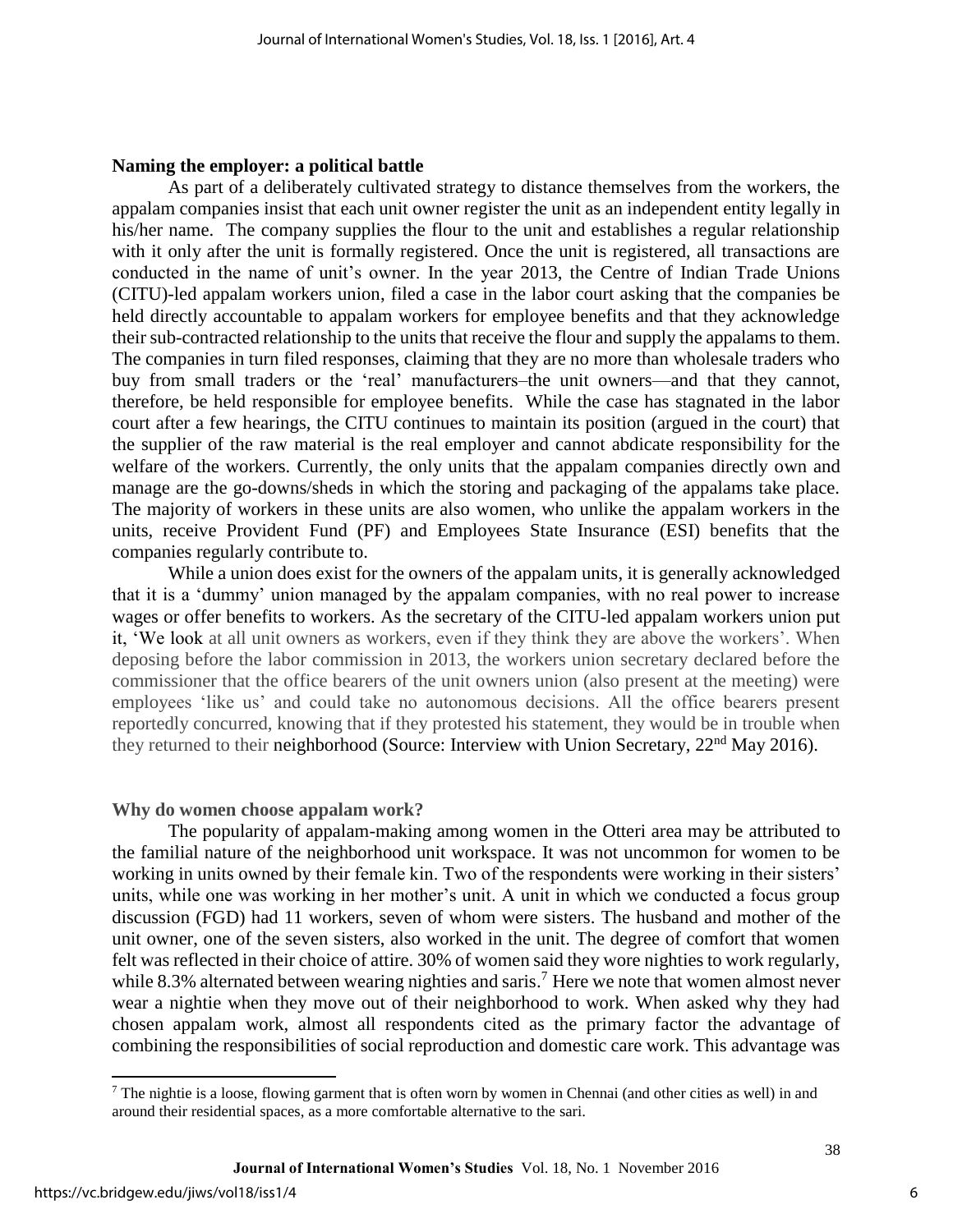not only an outcome of the proximity of the workspace and its convenient location in the neighborhood. When asked if work in the units offered flexibility of timing in terms of coming to work late, leaving early and taking leave when required, 81.7% of the respondents answered in the affirmative. As a woman is paid for the work she does, she cannot be pressured to report for work at a fixed time every day.

Amongst the 60 respondents was a young mother, who left her infant at home and came to work in a neighborhood unit for approximately three hours every day. When her child grew a little older, she was confident that she would bring the child with her as she worked in her mother's unit. Children came to the units from school and spent time waiting for their mothers to finish work. Units sometimes doubled up as de facto crèches or nurseries, without any of the associated infrastructure.

Table 1 below shows the age break-up of the 60 women workers interviewed. The data indicates that appalam work in the units permitted women to manage household tasks and childcare alongside paid work. As the Table shows, women in the age group of 20 to 35 years, who are more likely to have younger children including infants and toddlers, constituted close to 42% of all respondents. Women in the age group of  $35$  to 50 years constituted 43% of the sample, while the oldest woman worker in the sample was 75 years old.

|   | Age (years) | Frequency | Percentage |
|---|-------------|-----------|------------|
| 1 | $20 - 35$   | 25        | 41.6       |
| 2 | $35 - 50$   | 26        | 43.3       |
| 3 | $50 - 65$   | 8         | 13.3       |
| 4 | $65 - 75$   | 1         | 1.6        |
|   | Total       | 60        | 100        |

## **Table 1: Age-wise distribution of sample respondents**

The women were able to take (long or short) breaks from appalam work and re-enter employment fairly easily when their domestic arrangements and personal circumstances permitted it. Of the 60 respondents, 32 (53.3%) had taken breaks in the course of their working lives and reentered appalam work. Twenty-one of the 32 women (66%) had taken short duration breaks of less than a year. And 17 of the 21 women had taken breaks that were less than six months in duration. The discussions with the women revealed that they were able to re-enter the workforce in the appalam industry reasonably quickly even after major life-cycle events that included marriage, child birth, childcare and its associated responsibilities. Besides flexible time schedules and the possibility of bringing children to the workplace, the likelihood that a young bride's husband and in-laws were accustomed to appalam work and would not object to her working in the locality soon after marriage, also explains how women were able to enter, exit and re-enter the workforce with relative ease in this sector.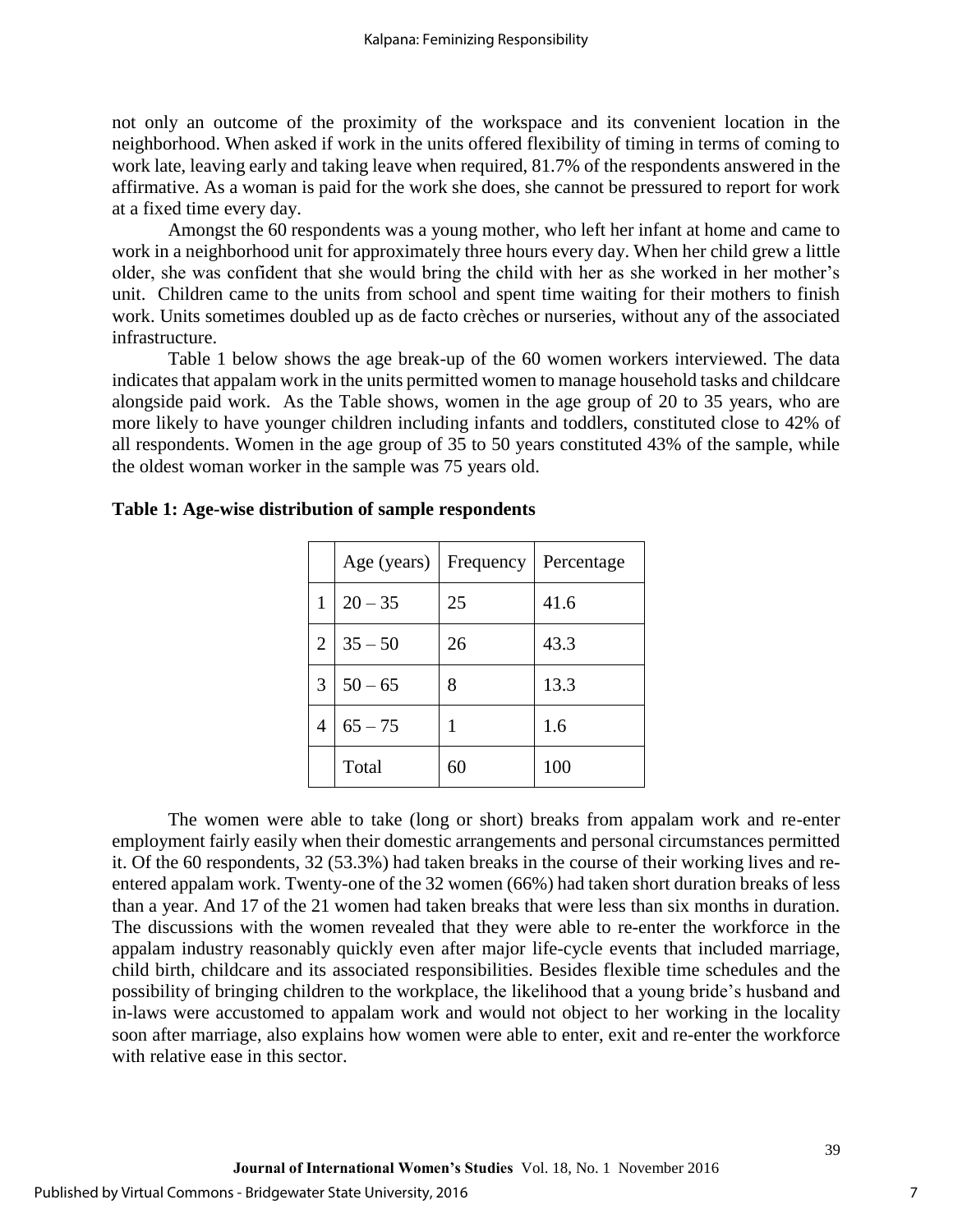#### **Alternative job prospects and patriarchal social contexts**

The women interviewed were aware that an assortment of self and wage employment opportunities was available for women in and around their neighborhoods. Nonetheless, the preference for paid work in the appalam units was backed by women's conviction that alternative employment opportunities were dismal and involved drudgery. Besides, the same income or even more could be earned from appalam work in the units. A woman could push herself to work harder and longer and earn the money she required on a particular day. Comparing appalam work to domestic work in middle class homes, a respondent explained, 'I will not earn more money if I mop the floor twice'. Some women also expressed relief that they were spared the street sexual harassment that women routinely face when using public transport in the city and the discomfort and expense of a daily commute to work.

A few respondents also cited the absence of men in the workplace as a blessing. Besides the problems (of harassment) that male co-workers might pose, an all-woman workspace had other advantages. As one woman said, 'My husband will not send me for domestic work or anywhere else apart from this (appalam unit work). He suspects me of infidelity all the time'. A respondent averred that she was worried if 'others' (neighbors and relatives) would say something if she went out of home and the neighborhood to work. Another informed us that the proximate location of her work place allowed her to keep an eye on her teenage daughter at home. The imperative of safeguarding a young girl's reputation and protecting her from 'undesirable' relationships that might lead to cross-caste elopements is an ever-present concern that mothers of young daughters often express.

Amongst the 60 respondents, 10 were from the Scheduled Castes (SCs). The rest were the poor from the Other Backward Classes (OBCs) and the Other Castes (OCs).<sup>8</sup> The social norms of female domesticity are stronger amongst these two groups and circumscribe women's choices with respect to paid work. When compared to women of the Scheduled Castes, those of the OBCs and the OCs in low-income neighborhoods are more likely to face caste and social status related barriers to working outside the home and the neighborhood. The question of mobility apart, the caste life-worlds that women inhabit mark certain types of paid work as socially acceptable and certain others less so. Caste-specific ideologies make it difficult for women from the socially advantaged and dominant castes to countenance certain types of employment such as housekeeping in shops and offices and domestic work in others' homes, because of involvement in sanitary work, considered to be socially menial. Appalam work, on the other hand, involves food preparation in workspaces situated within the neighborhood, enhancing its perceived status as 'respectable' occupation. It is necessary here to add the caveat that the small size of the study sample makes it impossible to draw any conclusion about the precise ways in which caste identities have intersected with women's choice of employment in Otteri and other neighborhoods in North Chennai. However we need to keep in mind that caste-mediated notions of 'respectable'

 $\overline{a}$ 

<sup>&</sup>lt;sup>8</sup> The Indian government classifies caste groups as Scheduled Tribes (STs), Scheduled Castes, Other Backward Class and Other Castes in decreasing order of social oppression and deprivation. The STs and SCs include the historically disadvantaged indigenous population of India that has endured the most severe forms of social discrimination and poverty. India's constitution has enshrined the principle of affirmative action for these social classes and castes. The term OBCs designates those castes that are deemed socially and educationally disadvantaged by the Indian government. The Ministry of Social Justice and Empowerment maintains the list of the OBCs, SCs and STs and takes charge of implementing programs of social and economic empowerment for them. Policies of affirmative action directed at the SCs, STs and OBCs include reservations in public sector employment and higher education. The Other Castes are not covered by affirmative action policies, given that they constitute the socially advantaged and privileged sections of the population.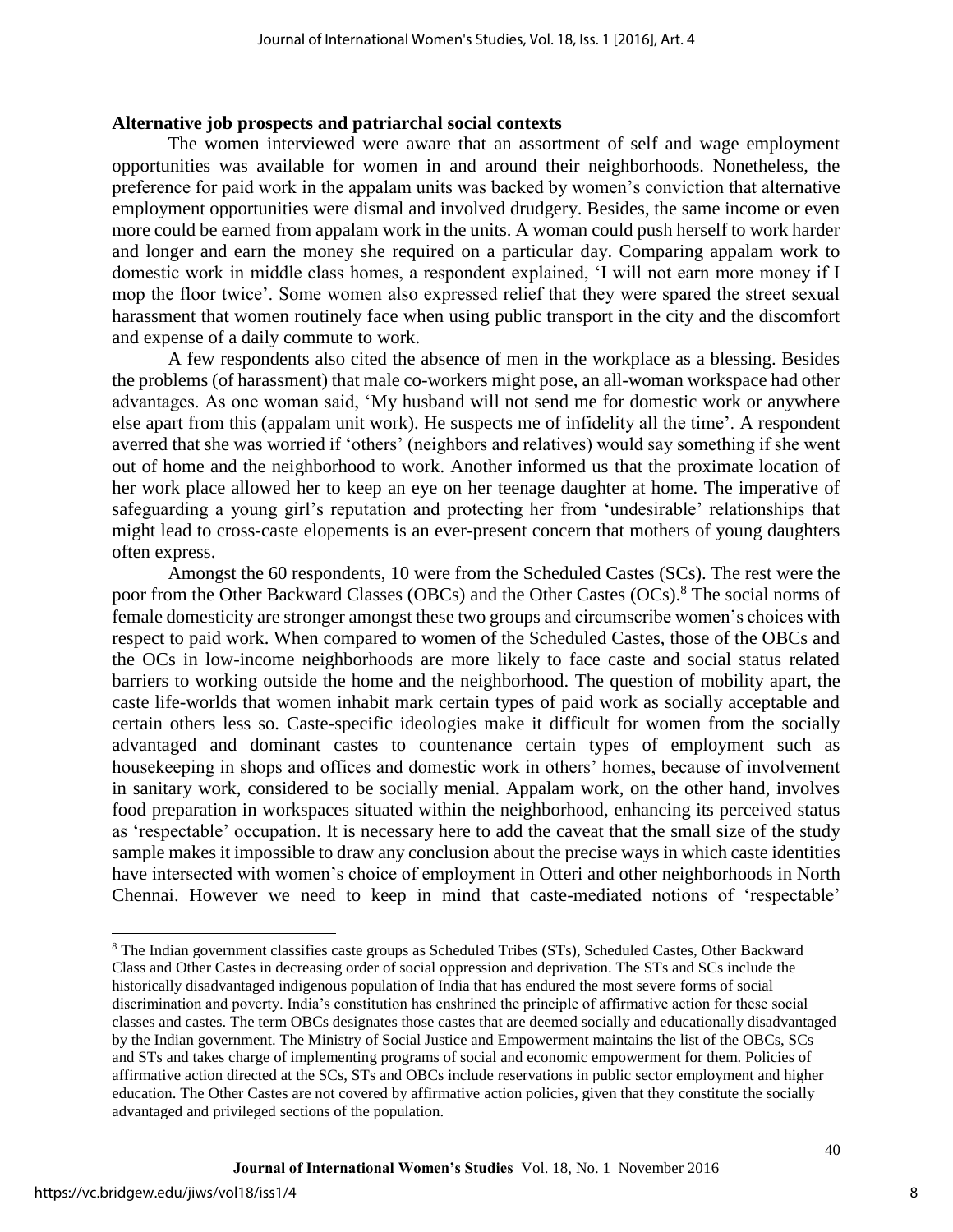employment may also have shaped women's perceptions of what types of paid work are (or are not) available to them.

The paper has discussed, thus far, how the flexibility of appalam work, its all-women composition, its neighborhood location and the crisscrossing of the units by familial and kin-based social ties and relationships facilitated women's negotiations with household and community patriarchies, enabling them to secure and sustain access to paid employment. We turn next to the relationships between the women workers and the unit owners and the question of how the organizational dynamics of sub-contracted production as well as intermediation by the trade union shaped the work experience and the workspace.

#### **Workspace negotiation, wage bargaining and trade union intermediation**

In the units visited, the women did not express dissatisfaction with the infrastructure available in the workspace. Some of the responses to our attempt to probe this dimension of the work experience underscored the women's perception of the workspace as an extension of the home/family space. One woman commented, 'Water, toilet, a place to sit and eat. We have everything here. It's more like a family.' Another opined that even when she did not carry her lunch, she shared the food of the other women in the unit and was happy that ties of friendship had made the workspace relatively pleasant to experience. According to the appalam workers union secretary, in a few units, the women had to go back to their homes for the use of toilets or visit the homes of their friends in the vicinity for this purpose. He added that not all unit owners permitted women to bring children and infants to the workplace. If a unit had a sufficient number of workers, the owner was likely to forbid women from bringing along young children, given the space constraints in most units. The CITU union, however, insisted that unit owners accommodate children, as it was deemed a pro-worker initiative.

The presence of a large pool of appalam-making units in the neighborhood allowed the workers to choose an alternative work environment in case of dissatisfaction with the working conditions. Quarrels with co-workers or a delay in payment by the unit owner could trigger an exit of a worker from a particular unit. Unit owners might also not give sufficient flour to workers they did not get along with, leading to tension and fights. Women shifted units if a new unit was opened closer to their homes, reducing the commute even further for them. The strict rules imposed by some owners with respect to timing and their reputation for being harsh and rude to workers put off women. If the business in particular units, measured by the quantum of flour regularly available, diminished for any reason, some of the workers would quit and join new units. As there was no mechanism that tied a worker to a particular unit, women were able to 'vote with their feet' as protest against work arrangements they disliked.

Insofar as wage hikes were concerned, the CITU-led trade union played a central role in securing yearly wage increases. The appalam workers' union formally presented a petition at the start of each year to the 'dummy' union representing the unit owners, with the implicit understanding that a strike would follow if the proposed increase was not accepted.<sup>9</sup> The years that big work strikes had taken place were 1981, 2013 and 2014. The strike action in 2014 was noticeable for the arrests of the women workers. Around 75–90% of the women workers usually participated in strike calls, excepting those who could not survive without the daily wages earned from appalam work. Sit-in and *gherao* protests (involving encirclement of buildings) were

 $\overline{\phantom{0}}$ 

<sup>&</sup>lt;sup>9</sup> Each year, the increase demanded (and obtained) was to the tune of Rs.1.50 for those who knead the dough for every 5 kilos, Rs.1 for the cutters for every 5 kilos and 50 paise for the appalam makers for 100 appalams.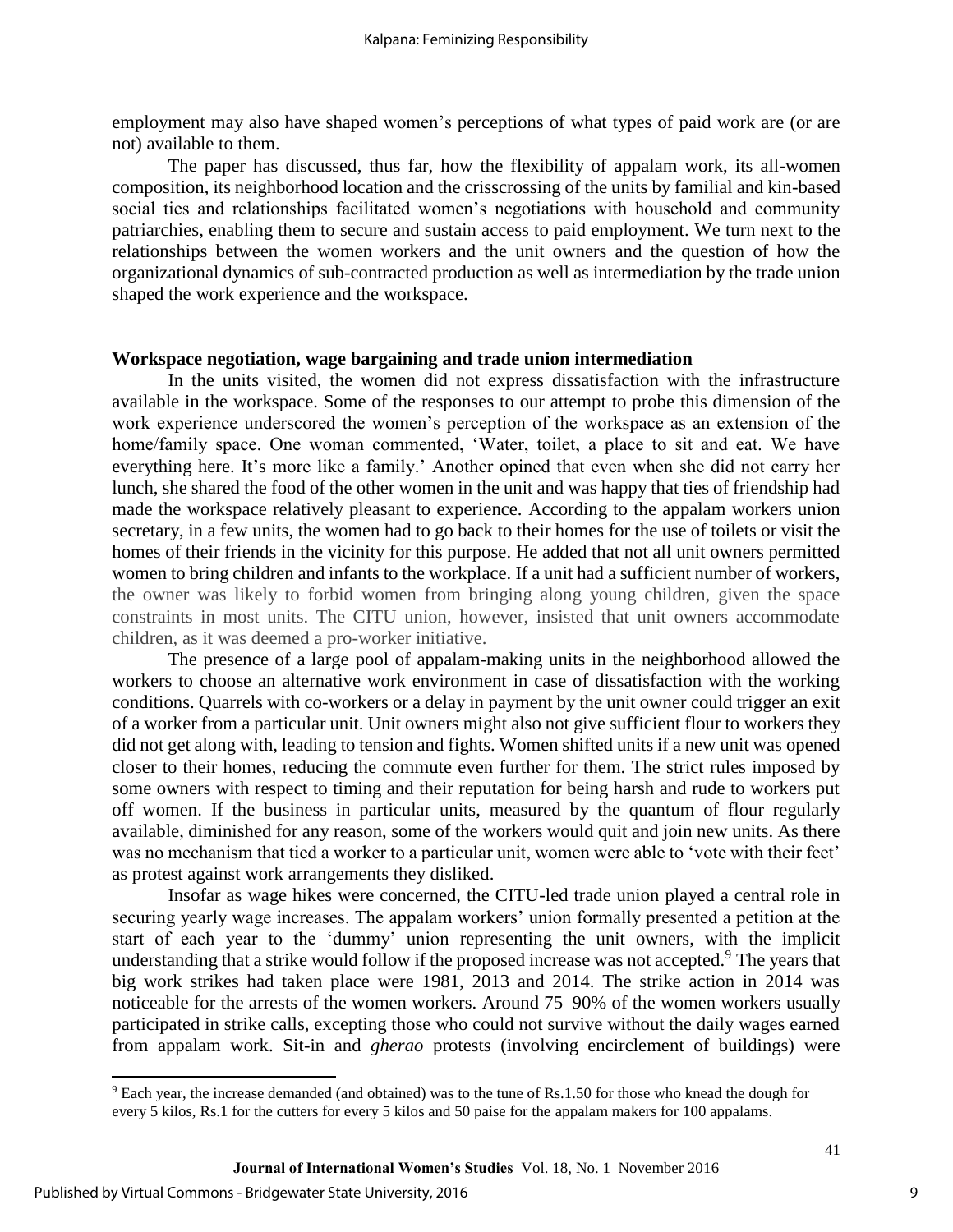organized outside the packing and supply depots and go-downs of the big appalam companies in order to foreground the responsibility of the companies towards the workforce. In January 2016, the wage increase was accepted as soon as the workers union submitted the petition and without any form of action on the part of the workers. Interestingly, it was the smaller companies that decided upon and initiated the wage increase, forcing the hand of the trademark companies in this matter. The small companies reportedly feared a strike more as they would lose their market (retail and other shops) to the trademark companies. With tonnes of stock in their go-downs, the big companies could bring their crates to the shops even during a period of strike. At the end of each strike, the small companies found that they had lost their regular buyers to the trademark companies.

The competition between small and large players worked to the advantage of the appalam workforce in terms of providing the workers and their union some leverage with respect to collective bargaining and wage negotiations. While the trade union could not prevent the transition from monthly wages to piece-rates (in the early 1980s), they had continued to organize the workforce through the 1990s and the 2000s, securing some wage relief for the workers. In the next section, we turn to the question of what employment in the appalam industry meant for women and the extent to which it financially sustained the different kinds of households that the women were a part of.

## **Women's earnings and household survival**

When discussing women's earnings from appalam work, a respondent mentioned that there were numerous instances of women making appalams 'day and night' to put their children through school or get them married. This perception was reiterated by several respondents who described appalam work in the neighborhood units as a means for destitute women to survive with dignity. It is note-worthy that many other types of home-based and piece-rate work in the Otteri area (such as stringing beads for necklaces) only allowed the worker to supplement the primary breadwinner's income. However, appalam work was different insofar as it allowed its workers to be the primary earners of their families, should their household circumstances warrant it. Table 2 below shows the marital status of the 60 respondents in our sample.

| <b>Marital Status</b> | Frequency | Percentage |
|-----------------------|-----------|------------|
| Married               | 41        | 68.3       |
| Unmarried             | 2         | 3.3        |
| Divorced/separated    | 13        | 21.7       |
| Widowed               | 4         | 6.7        |
| Total                 |           | 100        |

## **Table 2: Distribution of sample respondents by marital status**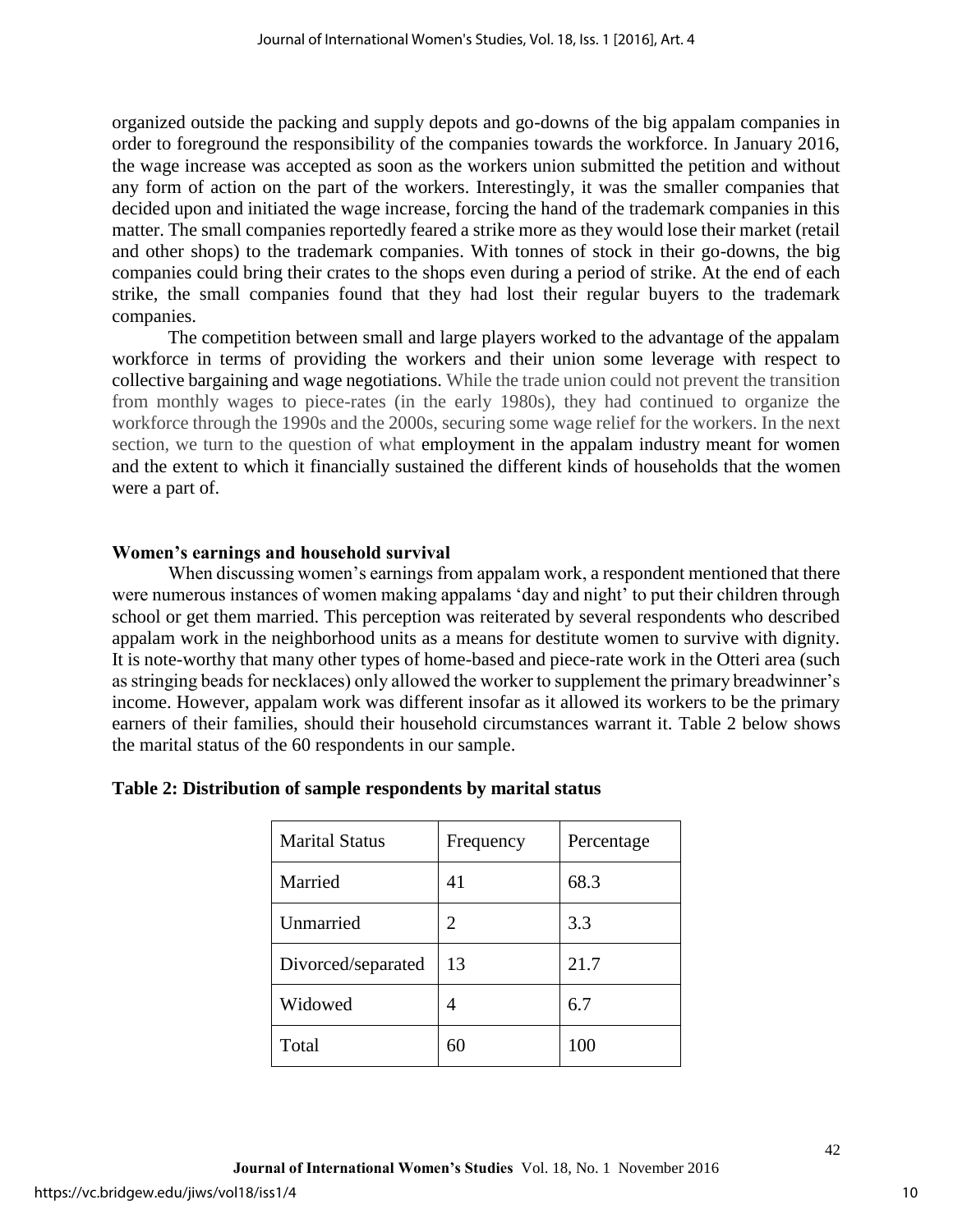As the two unmarried women (aged 25 years each) were part of their natal household consisting of their parents and siblings, we might regard the households of the  $17(13 + 4)$  divorced, separated and widowed women as the potential female-headed households in this sample. Of the 17, 6 are sole earners, whereas one other income earner (son, daughter, mother or mother-in-law) co-supported the households of the others. Of the 17 women, the households of 11 depended exclusively on earnings from appalam work, with the other income earner also employed in the appalam industry. Table 3 below shows women's earnings from appalam work (calculated for a month) for all 60 respondents.

| Women's monthly<br>earnings (in Rupees) | Frequency | Percentage |
|-----------------------------------------|-----------|------------|
| < 1000                                  | 2         | 3.3        |
| 1000 < 2000                             | 16        | 26.7       |
| 2000 < 4000                             | 24        | 40         |
| 4000 < 6000                             | 10        | 16.7       |
| 6000 < 8000                             | 4         | 6.7        |
| 8000 < 10,000                           | 4         | 6.7        |
| Total                                   | 60        | 100        |

**Table 3: Monthly earnings of sample respondents from appalam work** 

As the Table shows, a major part of the respondents (40%) earned between Rs.2000 and Rs.4000 a month. The 8 women who earned upward of Rs.6000 a month included those whose economic need was dire as well as those who could work more hours per day, as they were free of childcare responsibilities. For instance, Kamala<sup>10</sup>, 42 years, makes Rs.10,000 a month from appalam unit work. Her husband works as a driver and earns a monthly wage of Rs.10,000 as well. Her two daughters (aged 18 and 21 years) are both in college. Kamala needs to finance their education. When the opportunity arises, Kamala also works as a catering helper in marriage functions to make some additional money. On the other hand, Susila, 56 years, makes on average Rs.1000 or less a month from appalam unit work. She is a diabetic and the primary caregiver of her mentally ill daughter, whom she accompanies frequently to the outpatient clinic of an NGOprovided mental health facility. Her family members also include her husband (a milk seller) and her grandson (a painter), both daily wage earners.

In order to obtain a sense of how important women's earnings were to the survival of their families, Table 4 below shows women's income as a percentage of total family income. Table 4 shows this break-up for all 60 respondents as well as for the 17 respondents who were divorced, separated or widowed.

 $\overline{\phantom{0}}$ 

<sup>&</sup>lt;sup>10</sup> All names of respondents have been changed.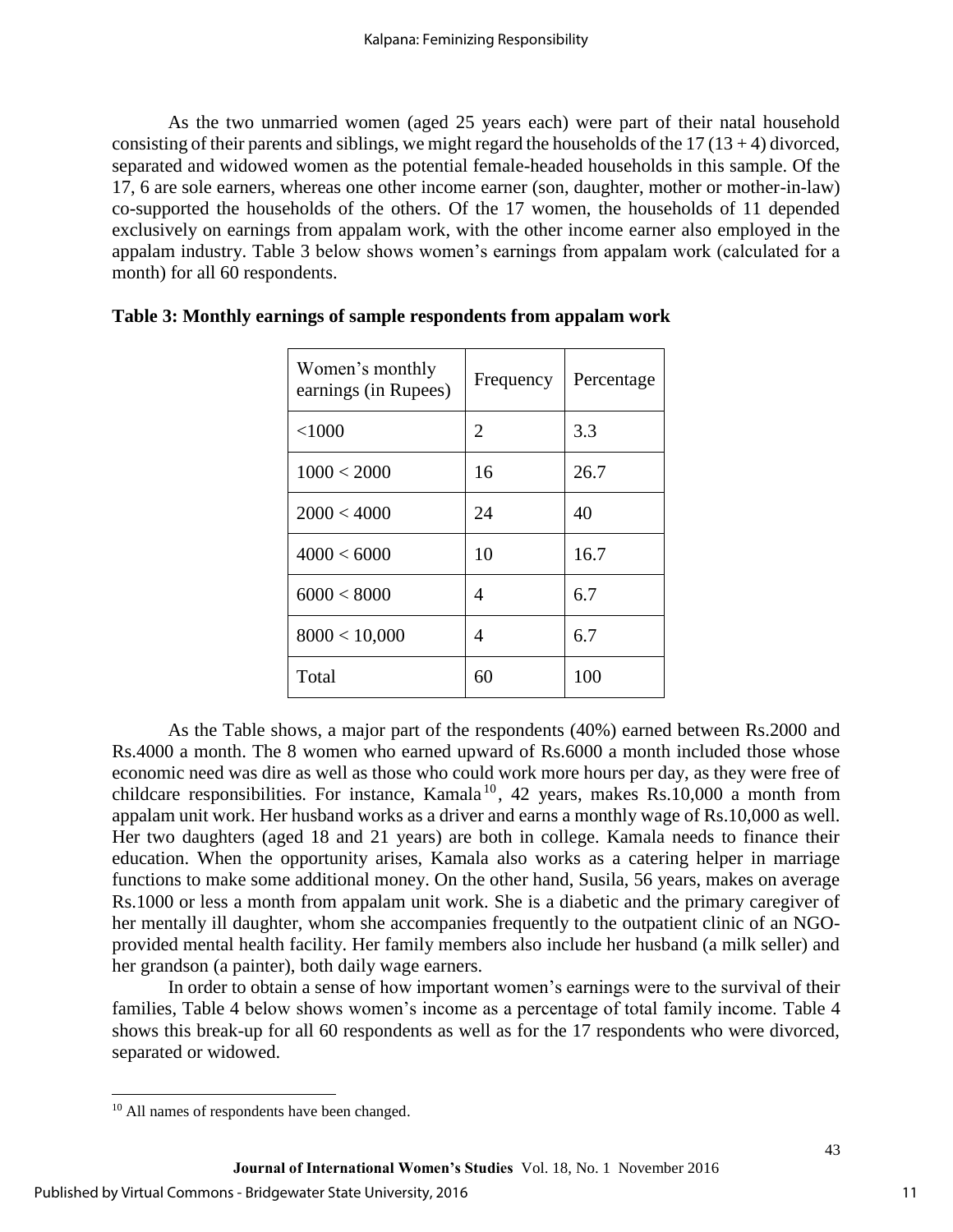| Share of women's<br>income in total<br>family income | All<br>respondents | Percentage | Divorced,<br>separated $\&$<br>widowed<br>respondents | Percentage |
|------------------------------------------------------|--------------------|------------|-------------------------------------------------------|------------|
| $0 - 25%$                                            | 20                 | 33.3       |                                                       | 5.9        |
| 25-50%                                               | 27                 | 45         |                                                       | 41.2       |
| 50-75%                                               |                    | 11.7       | 3                                                     | 17.6       |
| 75-100%                                              | 6                  | 10         | 6                                                     | 35.3       |
| Total                                                | 60                 | 100        | 17                                                    | 100        |

**Table 4: Share of women's income in total family income for all respondents and for single respondents** 

As the Table indicates, 45% of all respondents were contributing between a quarter and half of total family income, while 21.7% contributed more than half of the total family income. As might be expected, a significantly higher percentage (52.9%) of respondents who were divorced, separated or widowed contributed more than half of family income. In the last category (75– 100%), all 6 women contributed 100% of family income. All were *de jure* female-headed families, where the husband was dead or permanently absent. Four of the six women lived alone and supported themselves. Two of them had two dependent children each. The share of women's income apart, the question of how women spent their earnings is also significant from the viewpoint of understanding how crucial women's contribution was to household wellbeing. It was found that women's earnings primarily financed welfare-enhancing consumption expenditure of their households and enabled them to meet the self-consumption needs they prioritized. The respondents identified food and house rent as the most common end-uses of their incomes, followed by children-oriented expenses (such as clothing and snack food), women's own needs, health care and education related expenses and the repayment of debt of household members.

## **Being working women: a blessing and a curse**

Almost all the women interviewed asserted the identity of 'working woman' with pride in response to a question probing the dimension of self-identification. As women's responses indicated, the (self and family) recognition that they made a significant contribution to family incomes was a critical factor here. 'Yes of course, I am a working woman, I brought up my sisters with this money', 'I was able to take care of my son' and 'I stand on my own feet' were some of the responses. A woman informed us that she had separated from her husband who had sought to control her. Resisting his domineering ways, she left him and supported her children with the wages from appalam work. Women's status as income-earners enabled a measure of dignity within marriage, even when the wages they earned were not critical to family survival. For instance, one respondent acknowledged that her husband could not put her down during arguments, as she was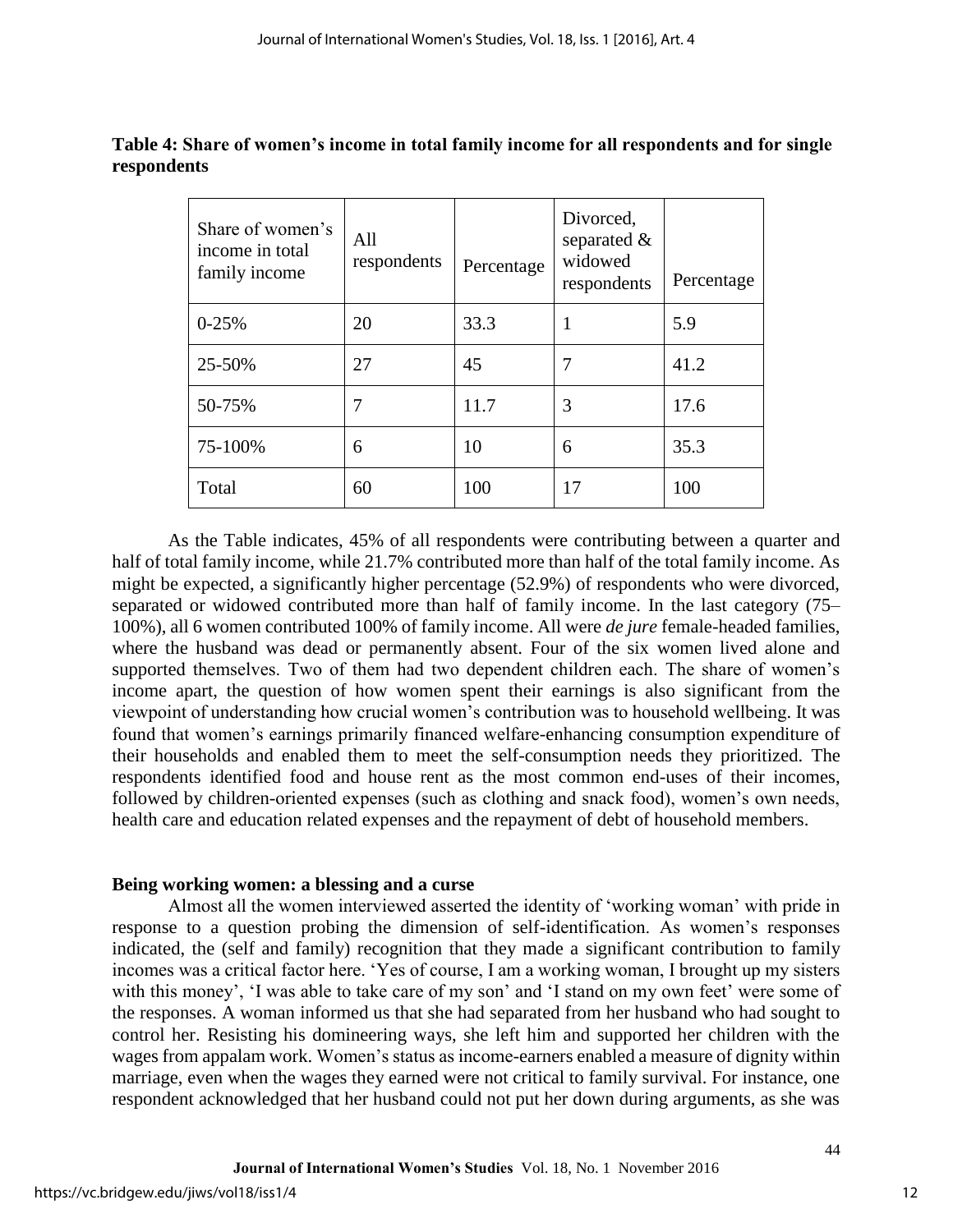earning an income. Therefore, women persisted with appalam work even in the face of their spouses' disapproval, in a few cases. Married to a government employee who earned well, a homebased worker made appalams from home, despite her husband's unconcealed irritation at the sight of the flour and her work.

Three women testified to how the neighborhood unit work served as a welcome break for those who craved a few hours of 'escape' from home each day. One commented on the relaxing working atmosphere of the unit, which is a 'let out for all the sorrows at home'. Another asserted that she was happy only when she was working. For the most part, the respondents' families recognized and respected the women's financial contribution, driven as it was by the economic needs of the households. One respondent affirmed that her family was proud of her income earning and that they were accustomed to women working as her father had died early, forcing the children to fend for themselves. In a telling response to our question on what her family thought of her employment, another woman replied bluntly, 'There's nothing to think. There's a need and there's no choice'. When discussing the question of family support (or otherwise) for women's earning during a FGD conducted with 11 workers of an appalam unit, a woman emphatically said 'These days men also don't want women to sit at home. They don't mind us working anywhere as long as the money comes on time. "Don't ask me, you earn", is what they say'. Her co-workers enthusiastically endorsed her response as an accurate commentary upon a changing and lamentable state of affairs, marked by men's readiness to renounce their role as primary family provider.

While this employment provided women some leverage vis-à-vis household negotiations, laboring in the appalam industry was not costless, especially for the women who worked long hours daily in the units or at home. About 23.3% of the respondents reported that they spent, on average, between 5 and 7 hours, 25% between 7 and 9 hours and 28.3% between 9 and 11 hours a day on appalam work. Five respondents reported spending between 11 and 13 hours and two reported spending more than 13 hours a day on appalam work. Our discussions with the women workers included the issue of what kinds of household and personal arrangements had enabled them to engage in paid work. Each respondent mentioned more than one type of domestic arrangement that made possible her paid work so that there were a total of 82 responses to this question. Table 5 below, which presents the percentage break-up of the 82 responses, shows that the most frequently used strategy of the woman worker was that of starting the day early in order to fulfill multiple responsibilities, including unpaid and care work at home. The data indicates that sharing of household chores with male members of the household is a rarity and that women resorted, more commonly, to strategies amounting to self-exploitation.

| <b>Personal and Household</b><br><b>Arrangements</b> | <b>Frequency</b> | <b>Percentage</b> |
|------------------------------------------------------|------------------|-------------------|
| Starting household (HH) work<br>early in the day     | 50               | 61                |
| Shifting work to female HH<br>member                 | 14               | 17.1              |
| Cutting recreation/rest time                         | 9                |                   |

## **Table 5: Personal and household arrangements enabling women's paid work**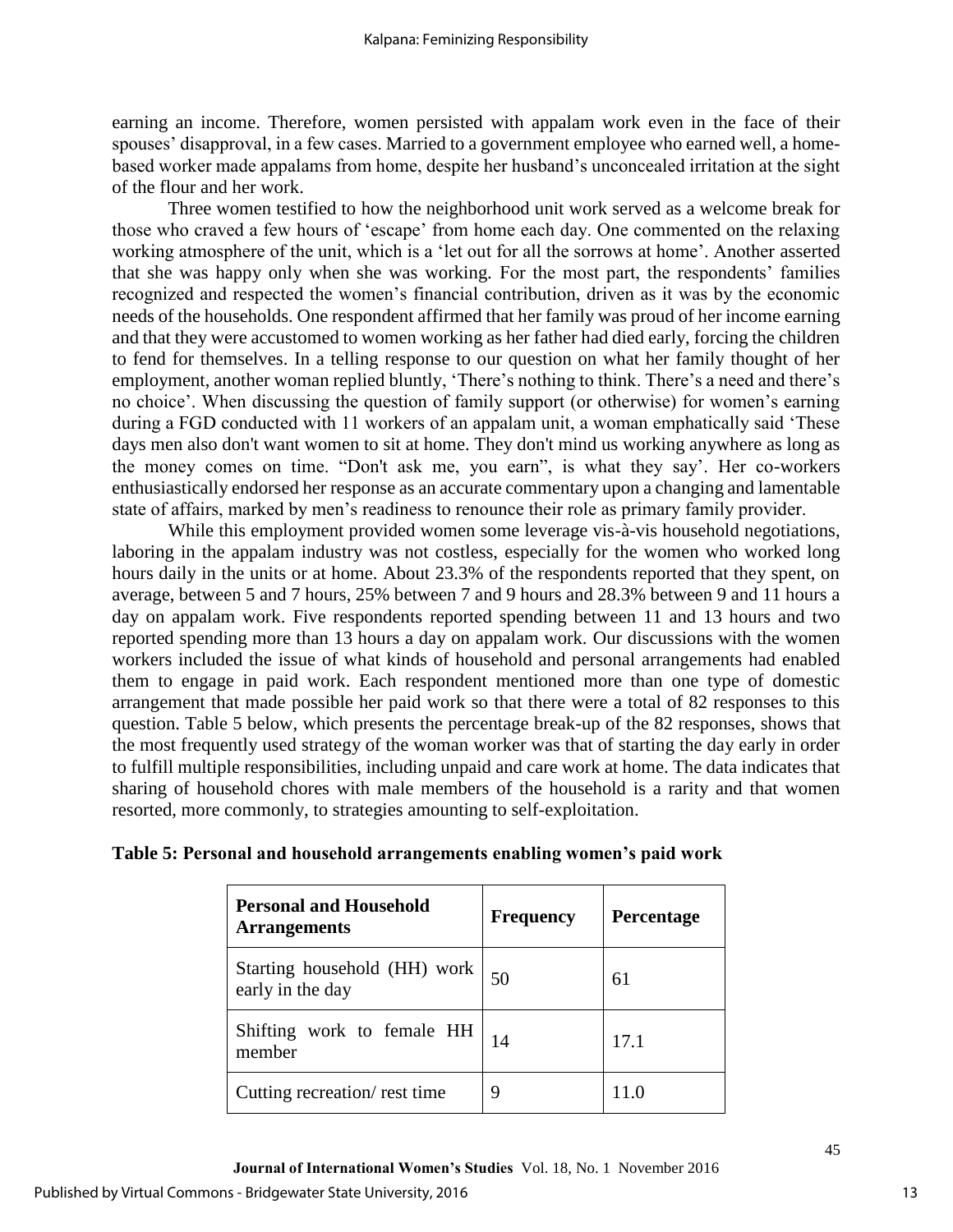| Shifting work to male HH<br>member    |    | 6.1 |
|---------------------------------------|----|-----|
| Using state or NGO provided<br>crèche |    | 4.9 |
| Total                                 | 82 | 100 |

The women reported multiple types of pains and ailments that they attributed to the physical demands of appalam work and the toll it took on their bodies. We elicited a total of 121 responses to a question regarding the health effects of appalam work, with each respondent reporting more than one kind of ailment or bodily discomfort. 20.7% of the ailments reported were those of lower back pain, 19% stiffness of the body, 17.4% wrist pain (due to the constant flicking motion required to flatten the dough), 14.9% upper back pain, 12.4% shoulder pain, 9.1% neck pain, 3.3% headache and 3.3% overall fatigue. One respondent stated that she received two injections a week at a nearby clinic in order to cope with the dust allergy induced by constant exposure to the flour. Yet giving up the employment was not an option for her.

#### **In the eyes of the state: A manual worker?**

While the appalam-making women were absolutely certain of their identities as working women, the question of whether they were visible as *workers* in the eyes of the state remains. This question has to be addressed with reference to the women's registration and their interaction with the state government's Tamil Nadu Manual Workers Welfare Board. The Board was constituted in March 1999 in order to implement the provisions of the Tamil Nadu Manual Workers (Regulation of Employment and Conditions of Work) Act, 1982. The state government passed the 1982 Act after construction workers in the unorganized sector (many of them women workers) took to the streets in 1979 demanding unemployment benefits and minimum wages and began to unionize themselves. Large-scale mobilizations and demonstrations by construction workers took place in the year 1981-82, pressuring the (then) Chief Minister to promise and subsequently pass the Manual Workers Act in 1982.<sup>11</sup> Significantly, this was the first act to cover all workers irrespective of the employer-employee relationship since a permanent relationship with employers had to be demonstrated in all laws thus far.

The original intent of the Manual Workers Act of 1982 was to regulate employment and working conditions in the unorganized sector, as explicitly stated in the name of the Act. However, this objective has never been addressed and the welfare boards that were set up, subsequently to the Act, only offer relief and welfare measures to workers. Currently, the Manual Workers Welfare Board administers the state government's social security and welfare schemes for workers of both sexes that include compensation for accidental death or disability, funeral expenses, pension benefit when the worker completes 60 years of age, disability pension, education fellowships and marriage assistance for the children of workers, maternity benefits for women workers for two pregnancies and assistance for miscarriage or medical termination of pregnancy (Govt of Tamil Nadu 2013). The appalam workers union secretary estimated that the CITU-led union had

 $\overline{\phantom{0}}$ 

 $11$  For more contextual information on the unionizing and protest action by construction workers, which led to the passing of the 1982 Act, see Geetha (1996).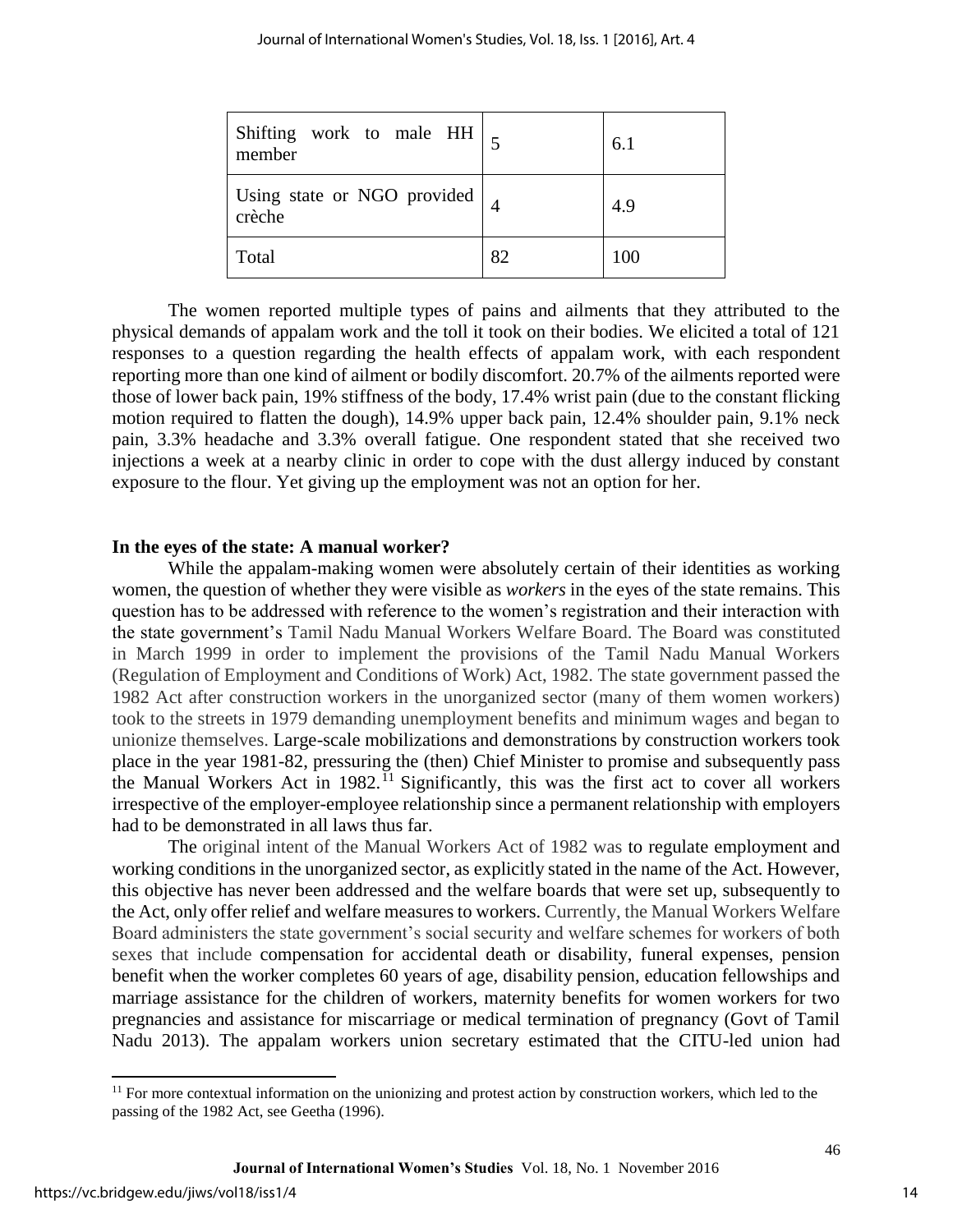facilitated the registration of close to 50% of the appalam workers in the neighborhood of Otteri with the Manual Workers Board and that it had been a struggle to accomplish this.

It appeared that the state bureaucracy had not made it easy for the workers to register with the Board and avail the benefits on offer. The workers are required to visit directly the Welfare Board to join as members, for renewal of membership, to obtain subsidies and other welfare and relief measures and so on. In an earlier period, the trade union was permitted to appear on behalf of the workers and submit the workers' documents. During the tenure of a particular state government (2006–2011), the rule had been changed, mandating that workers be directly present and that they represent themselves at the Welfare Board office. While the ostensible intention was to prevent non-workers from joining the Board, the workers had little time or energy to make the repeat visits required to process membership and other benefits. As the appalam workers' union secretary put it, workers who have to sacrifice wages of Rs.1000 in order to get a benefit of the same amount or a little more were hardly likely to consider it a worthwhile pursuit.

Whatever the shortcomings of the state's administrative procedures, the women appalam workers interviewed were forthcoming and emphatic on what they expected from the government and/or their employers that could enhance their work experience. With regard to social security provisions, several women asked for housing benefits, medical insurance, educational scholarships for children and old age and other pensions. One worker said, 'I have been working for 30 years and when I stop I will have only my wage to show for it. Unless the government decides to give me a pension'. Another told us, 'So many of us are single women who live alone and depend on the appalam money for our next meal. There should be a special welfare scheme for women like us'. With respect to their rights as workers, quite a few respondents asked that the current piecerates be converted to monthly wages with provisions for a minimum wage and periodic wage revisions. While the wage did rise when the union announced protest action, the strikes were by no means costless for the women. As a woman described it, 'We sat in strike for a whole month to get an increase of 50 paise (for every 100 appalams made). How hard it was and how much our families suffered that month!' Several respondents asked that the Provident Fund and the Employee State Insurance (ESI) schemes be extended to them. One worker said in strident tones, 'During festivals, a bonus. And when we fall ill, we want leave and our wages too!' Significantly, the women's demands and expectations displayed a clear understanding of the precise measures and interventions required (both on the part of the state government and the 'real' employers–the appalam companies) to formalize their employment, improve the conditions of work and mitigate their current status as informal workers.

#### **Conclusion**

In recent times, donor agencies and other influential actors in the development sector have valorized the skill and ingenuity with which poor women have tenaciously pursued fragile livelihoods in insecure, harsh economic terrains. Drawing on documented evidence of women's labor (subsistence, unpaid, low-paid) in rural and urban settings, dominant development discourses (as seen, for instance, in World Bank 1991 and 2012) have foregrounded women's agency as micro-entrepreneurs and managers of household poverty or as the ideal subjects of anti-poverty programmes who cultivate entrepeneurial subjectivities and contribute, in valuable ways, to the survival of their impoverished households and communities coping with the effects of neo-liberal economic restructuring (Chant 2008; John 1996; Kalpana 2015, 2017; Wilson 2013). Women's economic agency began to receive development policy attention from the period (1980s and 1990s)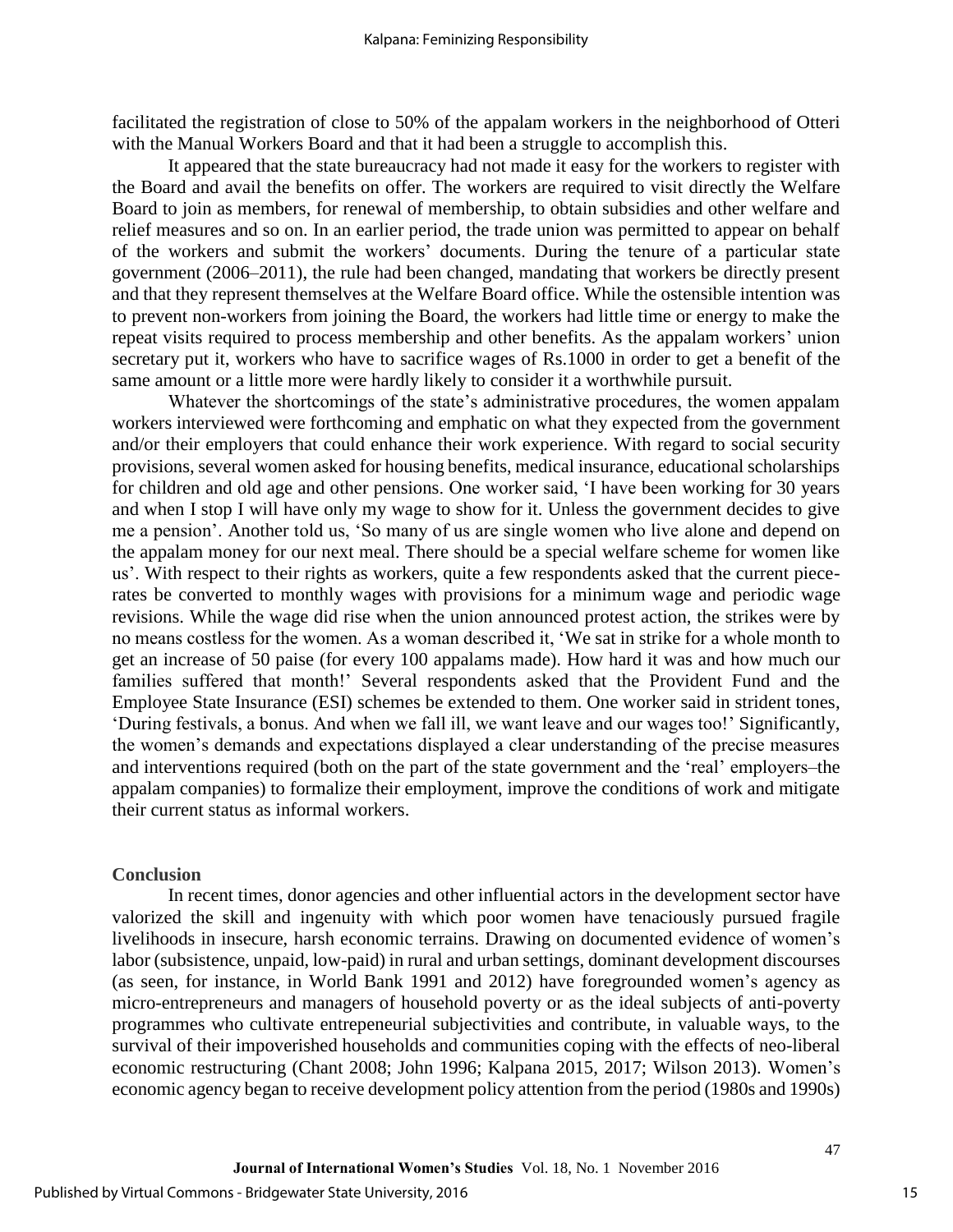that concerns and fears regarding rising poverty, unemployment and declining access of large sections of the world's poor to public services gained ground. Concomitantly, many scholars concur that there has been a growing informalization of the workforce in many parts of the world, driven by capital's pursuit of flexible, casual, irregular or contract labor, shorn of state protective legislation and subject to market logic of hire and fire (Standing 1999).

This paper closely examined the work experience of women appalam makers in Chennai city laboring in the lower rungs of the informal sector in an industry that, in a calculated manner, sought to informalize its workforce at the same time as it sought to feminize it. In the early 1980s, women entered an established industry that had hitherto been dominated by men, initially as subordinate workers (helpers) and eventually became fully trained appalam makers. The entry of women in large numbers, the introduction of piece-rate based wages and the creation of an intermediary level of unit owners were inter-linked developments that drastically changed capitallabor relations in the appalam industry of North Chennai. Even as men moved out of the industry seeking higher paid employment elsewhere, women emerged as a disciplined workforce willing and eager to accept the piece rate wages on offer. Women's primary responsibility for social reproduction, their immersion in care work and limited mobility or, in other words, women's relative lack of freedom became a resource for private capital, which scrupulously sought to avoid direct association with its feminized workforce. Observation of the units revealed that the appalam companies had optimally utilized neighborhood residential arrangements (both small and larger tenements) and women's life cycle related constraints and opportunities to create multiple worksites, some within women's homes and many in neighborhood units. The interviews with women workers demonstrated the ways in which patriarchal and possibly also caste-mediated social relations and ideologies have made available this workforce for exploitation by the exportrevenue earning appalam companies, which have pursued sub-contracting and labor law-evading strategies of growth since the 1980s.

The trade union that had established its presence among the appalam workers of North Chennai since the inception of the industry in the 1950s led persistent struggles for wage hikes. In addition, market competition between the large, trademark companies and smaller companies played a part in securing regular (albeit small) wage increases. The presence of a large number of units in the neighborhood have also provided the workers the option of 'voting with their feet' if working conditions are excessively unpleasant or oppressive in particular units. Many women interviewed were grateful for the opportunity of paid work close to their residence, either because it strengthened their bargaining position and widened space for maneuver within marriage or because it provided them the means to feed and fend for their families, as single income earners. Nonetheless, women rued the toll that appalam work took on their bodies, even as they regretted that the flip side of women's financial independence appeared to be men's negation of responsibility for supporting their households. Several women spoke longingly of the ideal-typical image of male provider and the promise of economic security it held out, even as they deplored men's actual performance that fell far short of the ideal.

This study finds that women's labor, both paid work in appalam-making and unpaid work in social reproduction that they balance owing to neighborhood-centered worksites, is, undoubtedly, a safety net that enables their households to survive economic adversity. We might argue, therefore, that there has been a responsibilizing of women for household survival and livelihood security or a feminizing of responsibility, with mixed consequences for the women workers. The experience of the women appalam workers of North Chennai urges us to be mindful that women's work burden might be on the increase, especially in a context (like the present case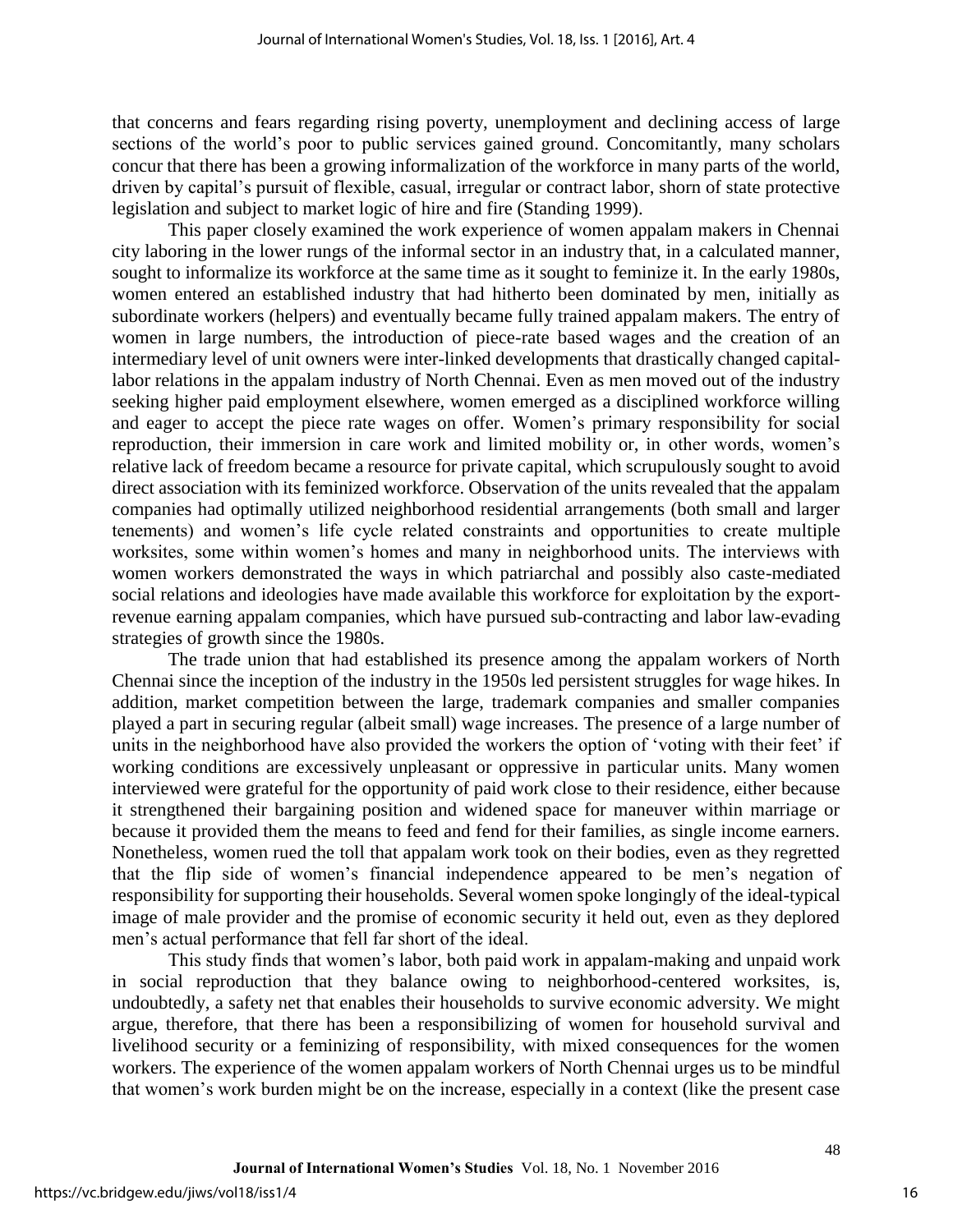study) where the gender division of household tasks and chores remains, by and large, intractable, despite women's engagement in paid work. Their experience also underscores the need (of women's studies researchers and activists) to critique the gender-unjust implications of dominant development discourses that consign to women the prime responsibility for alleviating household poverty on a global scale. Discourses that celebrate women's resilience and their ability to survive adversity are particularly suspect when they are not accompanied by an equal, if not greater, concern with the conditions in which women are laboring, the monetary returns to their labor and their capacity to engage in collective bargaining and assert their rights and entitlements as workers.

We might however draw hope from the fact that, in the particular case discussed in the paper, the women, working within their homes and neighborhoods, have refused to remain invisible and have fiercely contested the efforts of private capital to invisibilize them. Registering with the Manual Workers Welfare Board, participating in strike actions led by the union, claiming and asserting the identity of 'working women' and articulating a clear set of expectations with respect to what they are owed, by the state and their employer, are some of them. The challenge before researchers and practitioners of women's studies is to trace the emergent patterns of women's engagement with labor markets in diverse regional and institutional settings, map the shifting configurations of their paid and unpaid work, ask how women are (or not) organizing as *women* and as *workers*, and identify the strategies by which women and their allies are seeking to counter the power of capital and wrest concessions from increasingly indifferent states.

In India, women's studies researchers have not remained detatched observers or academics ensconsced inside ivory towers. Seeking to engage substantively with the economic marginalization of rural women living in poverty, they built strong ties with women's rights groups and the women's movement in India. In fact, as Agnihotri and Mazumdar (1995) note, the impoverishment of the masses of rural women well into the post-independence years propelled academics towards the (then) emergent women's movement in the mid-to-late 1970s. In the early stages, women's studies researchers generated valuable information on the conditions in which women of the working poor in rural and urban areas lived and worked. They also played an important role in shaping policy-related advocacy work carried out within the movement (*ibid*). This legacy of exchange, dialogue and partnership between women's studies practitioners and movement activists and the dual identities of the former, as both researchers and participants in the women's movement themselves, is what we may need to renew in order to take forward research and advocacy in favor of social and economic policies that transform the lives of women workers in the informal sector.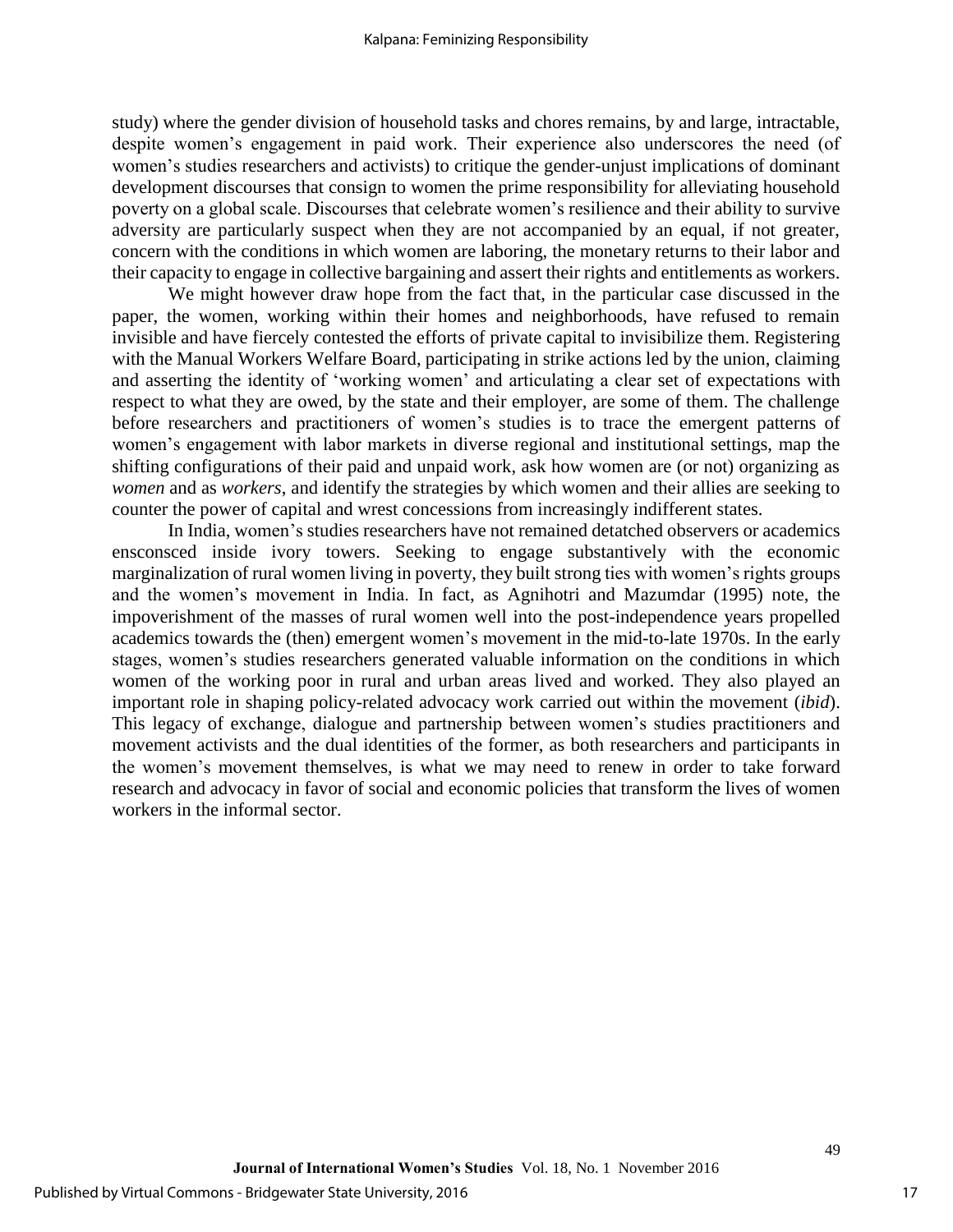## **References**

- Agnihotri, I. and Mazumdar, V. (1995) Changing Terms of Political Discourse: Women's Movement in India, 1970s–1990s. *Economic and Political Weekly*, 30 (29): 1869-1878.
- Chant S., (2008) The 'Feminization of Poverty' and the 'Feminization' of Anti-Poverty Programs: Room for Revision? *The Journal of Development Studies,* 44(2): 165.
- Cook Sarah and Dong Xiao-yuan (2011). Harsh Choices: Chinese Women's Paid Work and Unpaid Care Responsibilities under Economic Reform. *Development and Change,* 42 (4): 947- 965.
- Cornia Giovanni Andrea, Richard Jolly and Frances Stewart (1987). *Adjustment with a Human Face. Vol. 1, Protecting the Vulnerable and Promoting Growth*. New York: Oxford University Press.
- Custers P., (2012) *Capital Accumulation and Women's Labour in Asian Economies* Second Edition. New York: Monthly Review Press.
- Elson, D. (2002). Gender Justice, Human Rights and Neo-liberal Economic Policies. In Maxine Molyneux and Shahra Razavi (eds) *Gender Justice, Development and Rights*. Oxford, UK and New York: Oxford University Press. 789-114.
- Geetha R. (1996). A Struggle Within a Struggle: The Unionization of Women in the Informal Sector in Tamil Nadu. In Marilyn Carr, Martha Chen and Renana Jhabvala (eds) *Speaking Out: Women's Economic Empowerment in South Asia*. London: IT Publications.
- Ghosh, J. (2002). Globalization, Export-oriented Employment for Women and Social Policy: A Case Study of India. *Social Scientist,* 30 (11/12):17-60.
- Ghosh, J. (2009). Informalisation and Women's Workforce Participation: A Consideration of Recent Trends in Asia. In Shahra Razavi (ed) *The Gendered Impacts of Liberalization: Towards "Embedded Liberalism?".* New York: Routledge.
- Government of Tamil Nadu (2013). *Manual for Labor Officer*. Labor Department, Commissioner of Labor, Chennai.
- John, Mary E. (1996). Gender and Development in India, 1970s–1990s: Some Reflections on the Constitutive Role of Contexts. *Economic and Political Weekly*, 31 (47): 3071-3077.
- Kalpana K., (2015). Economic Entitlements via Entrepreneurial Conduct: Women and Financial Inclusion in Neo-liberal India, *Journal of World-Systems Research*, 21(1) Winter/ Spring.
- Kalpana K., (2017). *Women, Microfinance and the State in Neo-liberal India*. Abingdon, Oxon and New York: Routledge.
- Kawachi Ichiro and Wamala Sarah (2007). Globalization and Women's Health. In Ichiro Kawachi and Sarah Wamala (eds) *Globalization and Health*. New York: Oxford University Press. 171-186.
- Kawewe and Dibie, Robert (2000). The Impact of Economic Structural Adjustment Programs (ESAPs) on Women and Children: Implications for Social Welfare in Zimbabwe. *The Journal of Sociology and Social Welfare,* 27 (4): 79-107.
- Mies, M. (1980). Capitalist Development and Subsistence Reproduction: Rural Women in India. *Bulletin of Concerned Asian Scholars,* 12 (1): 2-14.
- Mies, M. (1981). Dynamics of Sexual Division of Labor and Capital Accumulation: Women Lace Workers of Narsapur. *Economic and Political Weekly,* 16 (10/12): 487-500.
- Mills M.B. (2003). Gender and Inequality in the Global Labor Force. *Annual Review of Anthropology*, 32: 41-62.